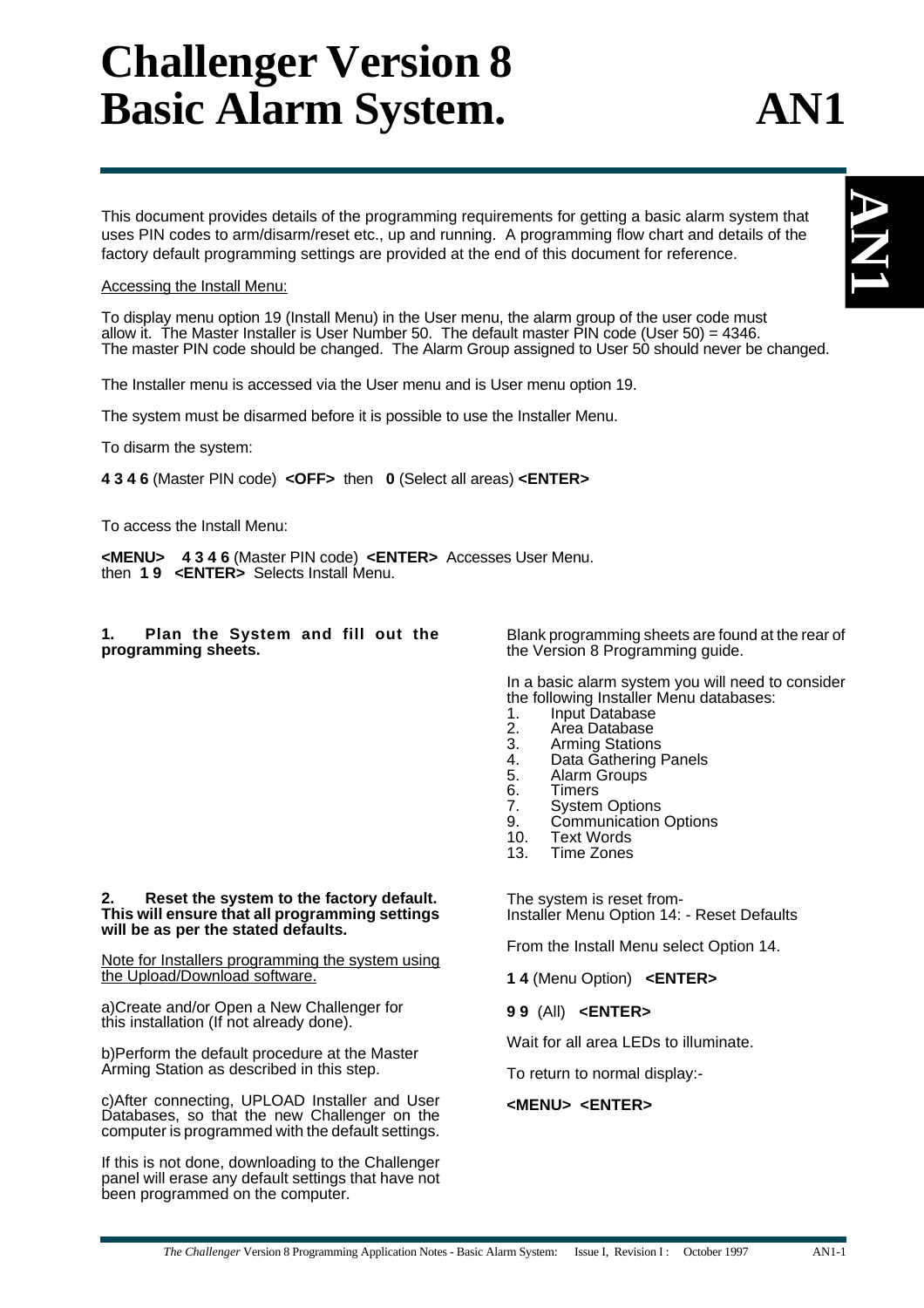#### **3. Program the SYSTEM OPTIONS to specify general system operational parameters.**

Following is a list of the Options relevant to a basic alarm system which you may wish to select or change. Disregard other options at this stage.

## System Test Mode<br>**0 = No au**

- **0 = No automatic testing.**
	- Enable automatic Access test and Secure test.
	- $2 =$  Enable automatic Secure test.<br> $3 =$  Enable automatic Access test.
	- Enable automatic Access test.

#### Input Tamper Monitoring

- **YES Open or Short circuit on input generates Tamper Alarm**
- NO Tamper not indicated. Open or Short cct treated as Unsealed condition.

#### Display One Input at a Time

- **YES LCD will display details of one input at a time**
- NO LCD displays input details as a list of numbers to select for details.

### Name File<br>**YES**

- **YES User's names may be programmed when entering their details. (PIN code etc)**
- NO User's names will not be able to be entered.

## System Alarms Set Siren & Strobe

- The cabinet tamper inputs will activate the Siren and Strobe events.
- **NO Cabinet tampers will report only**

#### Latching System Alarms

- (RAS/DGP offline, Mains/fuse fail, low batt, cabinet/siren tamper etc)
- YES System alarms latch and require code to reset.
- **NO System alarms automatically reset.**

### Disable Area LEDs that Don't Report

- YES Disables LEDs for areas not programmed to report Open/Close.
- **NO All area LEDs enabled.**

**SYSTEM OPTIONS** are programmed in Installer Menu Option 7: - System Options.

From the Install Menu select Option 7.

**7** (Menu Option) **<ENTER>**

Use the **<ENTER>** key to scroll through the available options.

**?** (Testmode Number) **<ENTER>**

Check setting on LCD then **<ENTER>**

**<\*>** (Toggle setting between YES & NO) **<ENTER>** Check setting on LCD then **<ENTER>**

**<\*>** (Toggle setting between YES & NO) **<ENTER>**

Check setting on LCD then **<ENTER>**

**<\*>** (Toggle setting between YES & NO) **<ENTER>** Check setting on LCD then **<ENTER>**

**<\*>** (Toggle setting between YES & NO) **<ENTER>** Check setting on LCD then **<ENTER>**

**<\*>** (Toggle setting between YES & NO) **<ENTER>** Check setting on LCD then **<ENTER>**

**<\*>** (Toggle setting between YES & NO) **<ENTER>** Check setting on LCD then **<ENTER>**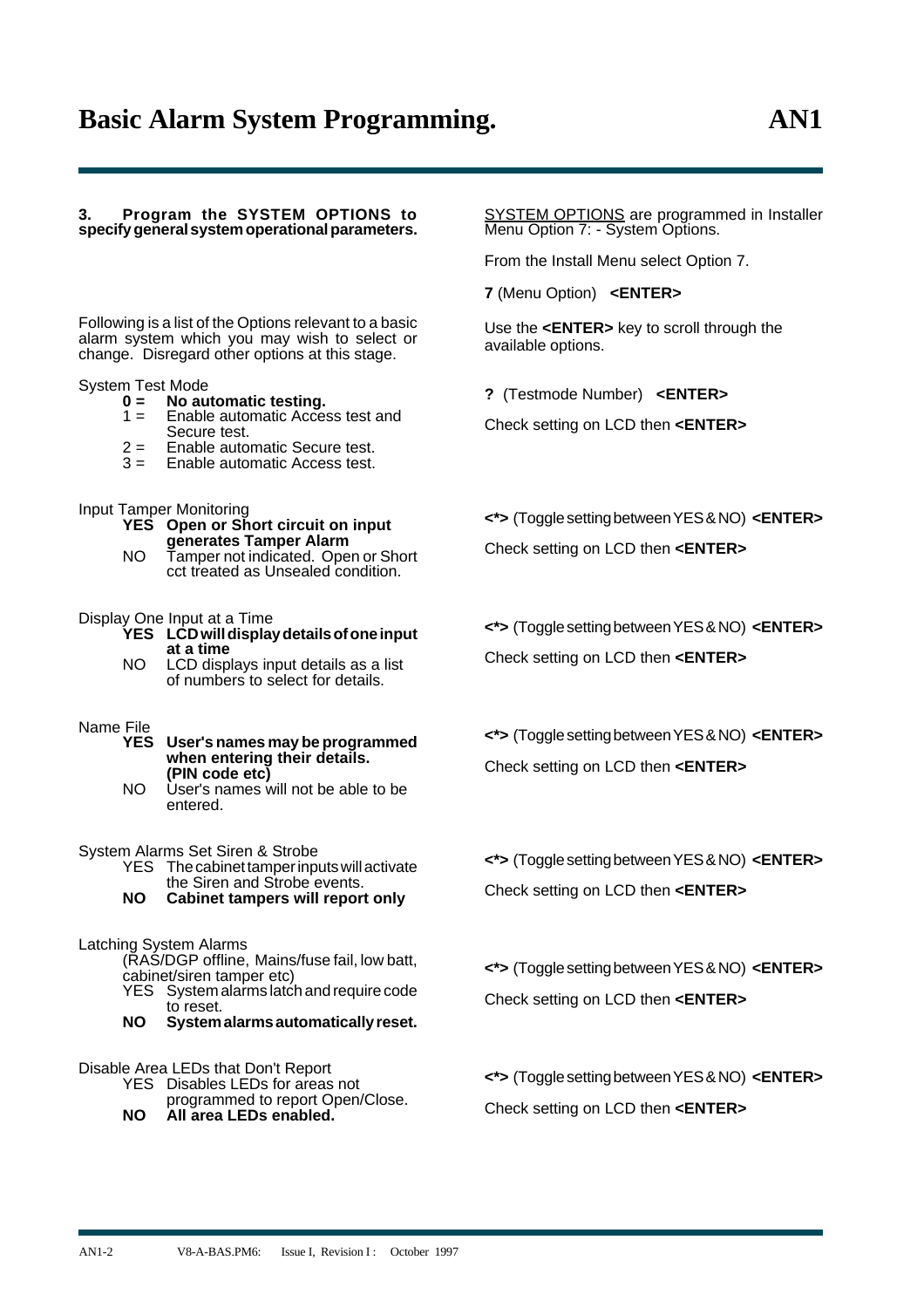**AN**

**1**

Disable Code From Displaying

- YES PIN codes not displayed as they are entered when programming users.
- **NO PIN codes will be displayed as they are entered.**

Disable Flashing Area LEDs

- The Area LEDs will NOT flash when there is an alarm.
- **NO Area LEDs will flash to indicate the area an alarm has occured in.**

Display Alarms Instantly on LCD

- YES Detail of current alarm is displayed instantly on LCD
- **NO <ENTER> <ENTER> must be used to view details of alarms.**

Sirens Only After Report Fail

- YES Siren Events will be disabled unless Challenger has failed to report.
- **NO Siren events operate normally.**

**<\*>** (Toggle setting between YES & NO) **<ENTER>** Check setting on LCD then **<ENTER>**

**<\*>** (Toggle setting between YES & NO) **<ENTER>** Check setting on LCD then **<ENTER>**

**<\*>** (Toggle setting between YES & NO) **<ENTER>** Check setting on LCD then **<ENTER>**

**<\*>** (Toggle setting between YES & NO) **<ENTER>** Check setting on LCD then **<ENTER>**

**4. Program any TEXT WORDS required for inputs, area names, alarm group names, etc. that are not already provided in the extensive word library.**

Up to 100 custom words can be added to the library.

TEXT WORDS are programmed in Installer Menu Option 10: - Text Words.

From the Install Menu select Option 10.

- **1 0** (Menu Option) **<ENTER>**
- **<\*>** Scroll through the list of programmable words.

Select a word number to program or change.

**???** (Word reference number) **<ENTER>**

Use the keypad text option to enter each character of the word.

- **?** (Number/letter) **<ENTER>**
- **<\*>** Save & display the word.
- **<\*>** Exit to word number selection display.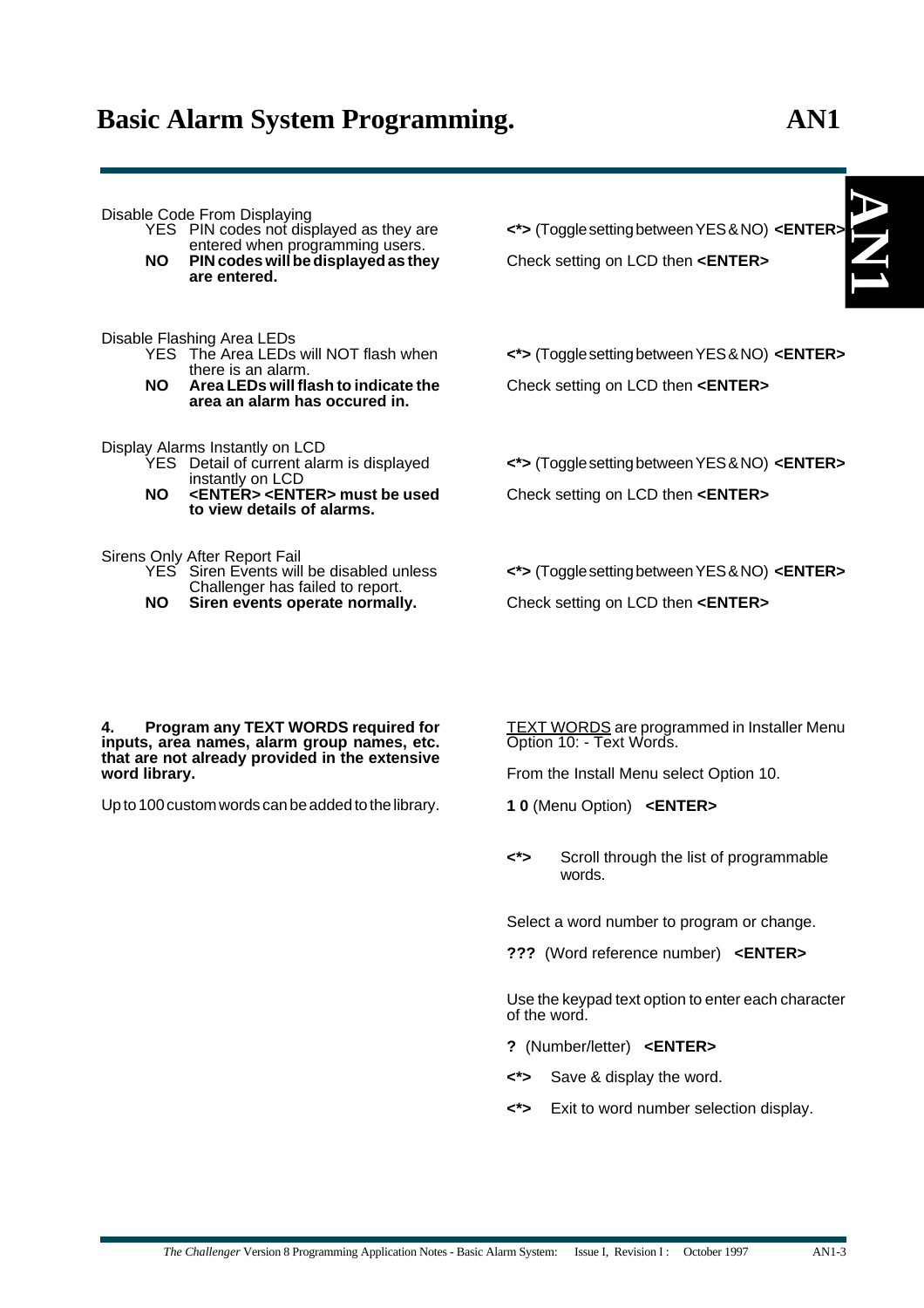#### **5. Program any TIMEZONES that may be required in order to limit the functions of particular Users or Arming Stations to specific time periods.**

### TIMEZONES 1 to 24

There are 24 "Real-time" timezones in the system, based on the built-in real-time clock.

Each Timezone may have up to 4 segments, each programmed with a Start time, End time and Days.

e.g.

| <b>TIMEZONE 1:</b> |  | RETAIL COUNTER STAFF<br>(Normal trading hours) |                      |  |  |              |     |  |
|--------------------|--|------------------------------------------------|----------------------|--|--|--------------|-----|--|
|                    |  |                                                | <b>START</b>         |  |  | <b>END</b>   |     |  |
| $Tz$ 1.1           |  |                                                | 08:30<br>Mo Tu We Th |  |  | 18:00        |     |  |
| $Tz$ 1.2           |  |                                                | 08:30                |  |  | 21:30<br>Fri |     |  |
| $Tz$ 1.3           |  |                                                | 08:30                |  |  | 13:00        | Sat |  |
| $Tz$ 1.4           |  |                                                | 00:00                |  |  | 00:00        |     |  |

| <b>TIMEZONE 2:</b> |    | <b>NIGHT PATROL</b><br>(7.30 PM to 8:30 AM) |       |                                         |  |            |  |  |
|--------------------|----|---------------------------------------------|-------|-----------------------------------------|--|------------|--|--|
|                    |    |                                             |       | <b>START</b>                            |  | <b>END</b> |  |  |
| $Tz$ 1.1           |    |                                             |       | 19:30 24:00<br>Su Mo Tu We Th Fr Sa Hol |  |            |  |  |
| $Tz$ 1.2           | Su |                                             |       | 00:00<br>Mo Tu We Th Fr Sa Hol          |  | 08:30      |  |  |
| $Tz$ 1.3           |    |                                             | 00:00 |                                         |  | 00:00      |  |  |
| $Tz$ 1.4           |    |                                             | 00:00 |                                         |  | 00:00      |  |  |

Timezone 0 is always valid 24 hours every day. It may be used wherever a 24 hr Timezone is required.

\_ \_ \_ \_ \_ \_ \_ \_

TIMEZONES 1 to 24 are programmed in Installer Menu Option 13.

From the Install Menu select Option 13.

**1 3** (Menu Option) **<ENTER>**

Select a Timezone number to program.

**??** (Timezone number) **<ENTER>**

# Program the Start and End times for segment 1

| ?? (Start Hours)   | <b><enter></enter></b> |
|--------------------|------------------------|
| ?? (Start Minutes) | <b><enter></enter></b> |

| $\cdots$ ( <i>ovair immunor</i> ) | --------        |
|-----------------------------------|-----------------|
| ?? (End Hours)                    | <enter></enter> |

**??** (End Minutes) **<ENTER>**

and/or Check details on LCD then **<ENTER>**

Specify the Days for segment 1.

**?** (Day) **<ENTER>** For each day required

| 1 | Sunday    |
|---|-----------|
| 2 | Monday    |
| 3 | Tuesday   |
| 4 | Wednesday |
| 5 | Thursday  |
| 6 | Friday    |
| 7 | Saturday  |
| ጸ | Holiday   |

and/or

Check details on LCD then **<ENTER>**

Repeat procedure from "#" for segments 2 to 4.

**<ENTER>** Exit to Timezone number selection display.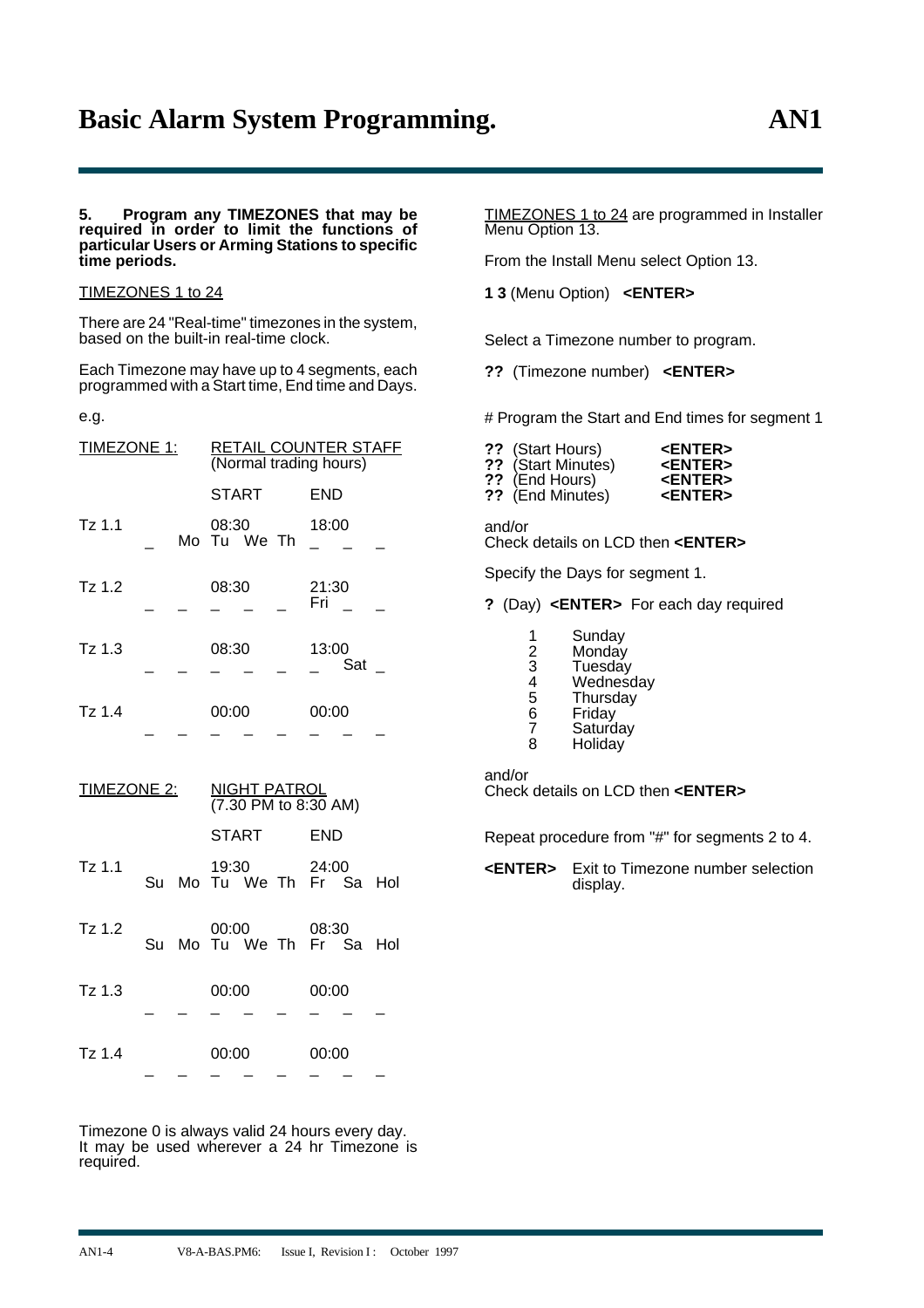#### **6. Program the AREA DATABASE for the area/s you wish to use in the system.**

The areas determine how the system is partitioned, and therefore provides the ability to limit users to performing functions only in the area/s relevant to their role.

The Area Database enables certain timing and event parameters to be specified for each individual area used in the system.

Defining and NAMING YOUR AREA/S will also determine which area/s each of the individual inputs will be assigned to later. Areas may be physical areas relating to a specific

room, space, etc. or they may be functional areas relating to a specific type of alarm etc.

| e.g | Area 1<br>Area 2<br>Area 3<br>Area 4<br>Area 5 | <b>Perimeter Doors</b><br>Reception<br>Office<br>Warehouse<br><b>Plant Room</b> |
|-----|------------------------------------------------|---------------------------------------------------------------------------------|
|     | Area 6<br>Area 7<br>Area 8                     | Smoke Alarms<br><b>Duress Buttons</b><br>Refrigeration                          |

EXIT TIME and ENTRY TIME is specified for each individual area.

Exit time allows for Inputs programmed as Entry/ Exit types to be unsealed during the specified time after the area is armed, without causing an alarm

Entry time allows for Inputs programmed as Entry/ Exit types to be unsealed without causing an alarm for the specified time before the area is disarmed.

AREA EVENT FLAGS can be programmed to provide an indication of a particular condition that exists in the area.

The Siren Event Flag is already set to "1" by default and does not need to be changed unless you wish to have different sirens activated for each area. (See AN6 - Programming Relays for details)

Other Event Flags may be programmed if required. Inputs Unsealed<br>Secure Alarm Inputs Isolated Secure Alarm Access Alarm<br>Exit Timer Entry timer Warning Camera Pre Alarm

(See V8 Programming Guide for details)

AREA DATABASE PARAMETERS are programmed in Installer Menu Option 2.

From the Install Menu select Option 2.

**2** (Menu Option) **<ENTER>**

Select an Area number to program.

**??** (Area number) **<ENTER>**

Specify a name for the area.

**???** (Text word number) **<ENTER>**

and/or Check details on LCD then **<ENTER>**

Program Exit time.

**??** (Exit time in minutes) **<ENTER>**

and/or

Check details on LCD then **<ENTER>**

Program Entry time.

**??** (Entry time in minutes) **<ENTER>**

and/or Check details on LCD then **<ENTER>**

**??** (Event Flag Number) **<ENTER>**

and/or Check details on LCD then **<ENTER>** to move on to next Event Flag display.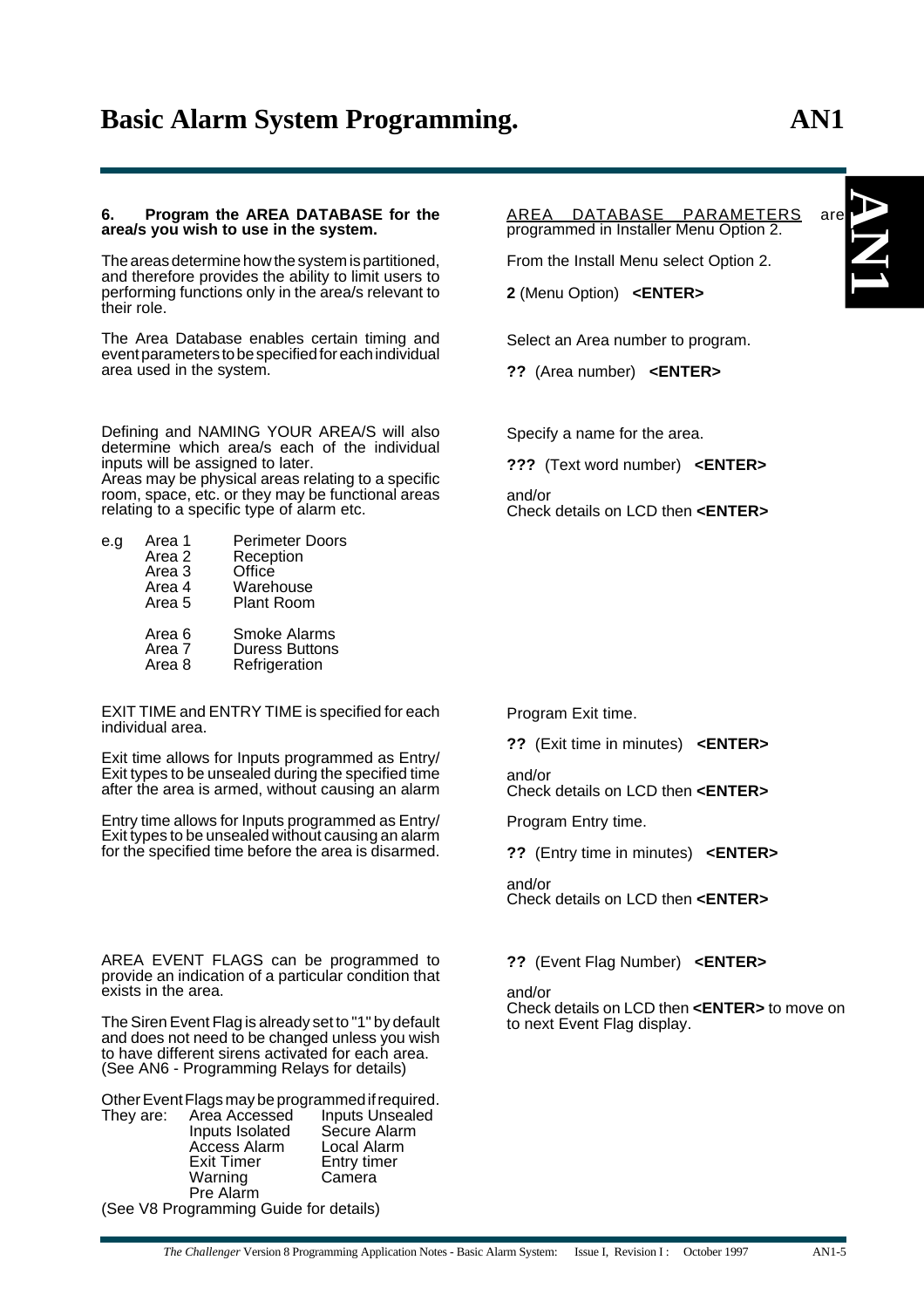### **7. Program the ALARM GROUPS required for Users and any extra Arming Stations in your system.**

An Alarm Group defines the area/s, Alarm control functions and User menu options available to the User or Arming Station to which it is assigned.

Alarm Groups 1 to 10 are Hard Coded and cannot be modified. They are intended for LCD Arming Stations and the Master Installer Code.

Alarm Groups 11 to 13 are "All Area Masters" with different levels of User Menu Access.

Alarm Groups 14 to 29 are intended for Arming Stations that control a single Area and offer a low level of User Menu Access. Alm Grp 14 = Area 1 Alm Grp  $15$  = Area 2 etc.

(Refer to V8 Programming Guide:- Appendix 1, Table 4 for more specific details)

Alarm Groups 30 to 138 have no default programming and are intended to be programmed for Users or Arming stations according to the system requirements.

Program an appropriate name for the Alarm Group

ALARM GROUPS are programmed in Installer Menu Option 5.

From the Install Menu select Option 5.

**5** (Menu Option) **<ENTER>**

Select an Alarm Group to program.

**??** (Alarm Group number) **<ENTER>**

**???** (Text word number) **<ENTER>**

and/or Check details on LCD then **<ENTER>**

Specify the Area/s assigned to this Alarm Group.

**??** (Area number) **<ENTER>** For each area req'd.

and/or Check details on LCD then **<ENTER>**

**<\*>** (Toggle setting between YES & NO) **<ENTER>**

Check setting on LCD then **<ENTER>**

Specify the Alarm Sytem Control functions and features that this Alarm Group will allow (Arm, Disarm, Reset etc.)

Specify whether the Alarm Group is going to be

Alarm System Control

assigned to Users.

YES Alarm System Control functions will be allowed, depending on other settings specified in the Alarm Grp.

NO No Alarm System Control functions will be allowed, regardless of other settings in the Alarm Group

**<\*>** (Toggle setting between YES & NO) **<ENTER>** Check setting on LCD then **<ENTER>**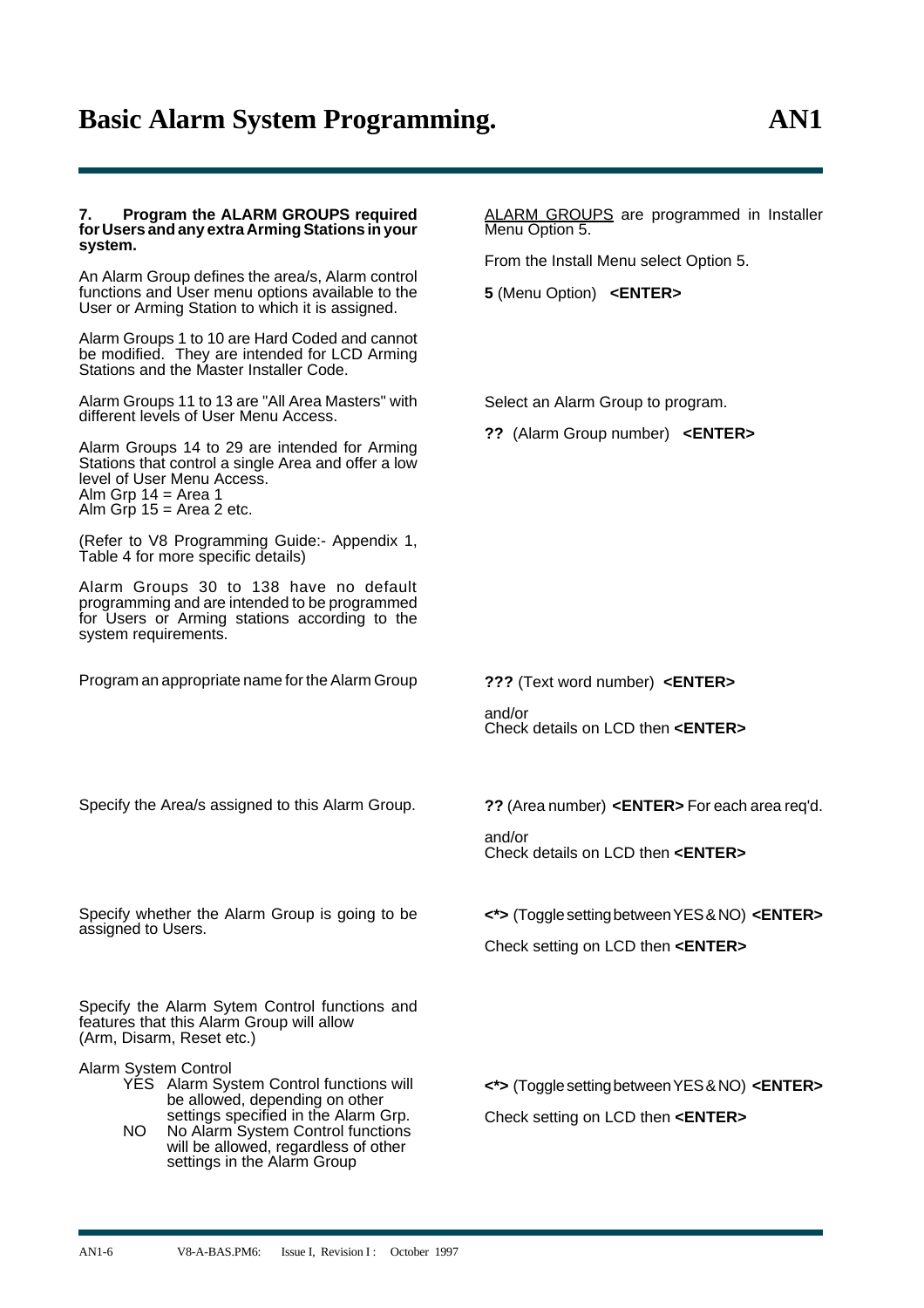**AN**

**1**

Prompt With List of Areas

- YES Areas assigned will be displayed when arming/disarming to enable selection of particular area/s.
- NO Arm/Disarm function will be performed without areas being displayed.
- Can User Activate Keyboard Duress
	- YES Duress Code will activate Keypad Duress Alarm.
- Reset System Alarms
	- YES If "Latching System Alarms" was set to YES in the System Options, setting this option to YES will allow a user to reset those alarms.

Disable Auto De-isolate

YES Prevents certain users (eg cleaners) from being able to automatically deisolate inputs in the area they disarm.

Arm & Reset Only

Disarm Only

Alarm Reset Only YES Setting one of these options to YES will restrict the level of Alarm System Control as specified.

Auto Isolate Unsealed Inputs

YES Allows unsealed inputs to auto isolate when arming to prevent them causing alarms.

Forced Arming When Unsealed Inputs

YES Area/s will arm regardless of any unsealed inputs which may subsequently cause an alarm.

Prevent Forced Disarming

YES Area/s cannot be disarmed if there are unsealed inputs. (Access alarms)

Modem Access

YES User is allowed Access via VT100 terminal in dial-up connection.

User Categories

(See AN16 -The Timed Disarm Functions for details on the programming of User Category functions)

Prevent Arming If Category Not Timing (See AN16 -The Timed Disarm Functions for details on the programming of User Category functions)

**<\*>** (Toggle setting between YES & NO) **<ENTER>** Check setting on LCD then **<ENTER>**

**<\*>** (Toggle setting between YES & NO) **<ENTER>** Check setting on LCD then **<ENTER>**

**<\*>** (Toggle setting between YES & NO) **<ENTER>** Check setting on LCD then **<ENTER>**

**<\*>** (Toggle setting between YES & NO) **<ENTER>** Check setting on LCD then **<ENTER>**

**<\*>** (Toggle setting between YES & NO) **<ENTER>** Check setting on LCD then **<ENTER>**

**<\*>** (Toggle setting between YES & NO) **<ENTER>** Check setting on LCD then **<ENTER>**

**<\*>** (Toggle setting between YES & NO) **<ENTER>** Check setting on LCD then **<ENTER>**

**<\*>** (Toggle setting between YES & NO) **<ENTER>** Check setting on LCD then **<ENTER>**

**<\*>** (Toggle setting between YES & NO) **<ENTER>** Check setting on LCD then **<ENTER>**

**0** To move on to the User Menu List.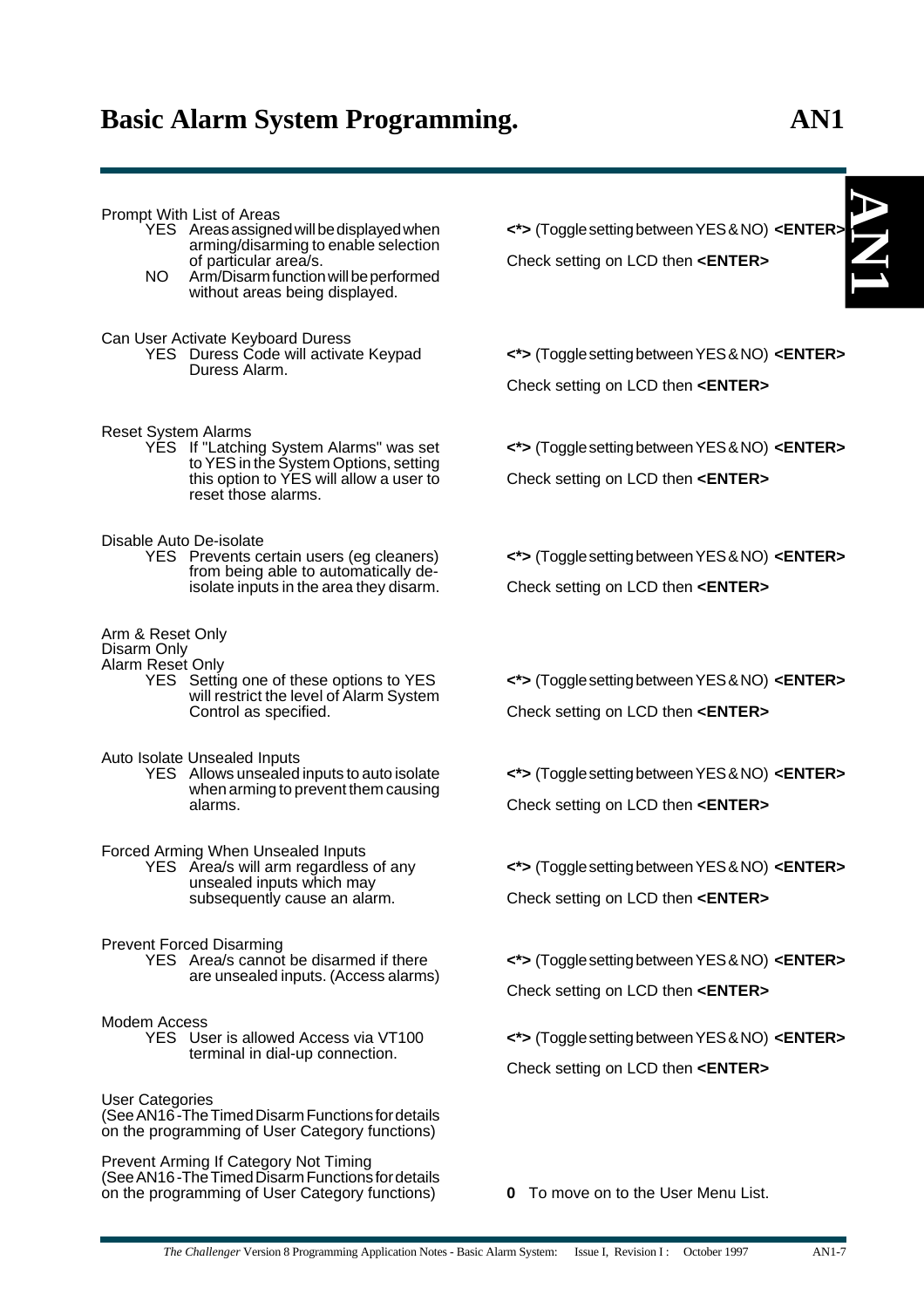Specify the USER MENU OPTIONS that this Alarm Group will allow Access to.

User Menu Options.

- 1. Panel Status
- 2. Inputs Unsealed
- 3. Inputs in Alarm<br>4. Inputs Isolated
- 4. Inputs Isolated
- 5. History
- 6. Test Report
- 7. Service Menu
- 8. Film Counters
- 9. Input Text
- 10. Isolate
- 11. De-Isolate
- 12. Test Input
- 13. Start Auto Access Test
- 14. Program Users
- 15. Time & Date
- 16. Isolate/Deisolate RAS/DGP
- 17. Enable/Disable Service Tech.
- 18. Reset Cameras
- 19. Install Menu
- 20. Door & Floor Groups
- 21. Holidays
- 22. Open Door
- 23. Unlock, Lock, Disable and Enable
- 24. Print History

NOTE: It is most unwise to allow any client or end user etc. to have access to Option 19:- Install Menu!

(See the Challenger Version 8 User Guide for specific details on these User Menu options)

An Alarm Group can be restricted to be valid only during a specific time period. To achieve this a TIMEZONE is assigned to the Alarm Group.

"No Timezone" specifies the Alarm Group is ALWAYS valid.

If a Timezone restriction has been specified for an Alarm Group, you may assign an ALTERNATE ALARM GROUP that will take effect when the Timezone on this Alarm Group is not valid.

You must then program the alternate Alarm Group to specify the new Area/s, functions, options etc. that will be relevant.

Set YES or NO for each option in the list as required.

**<\*>** (Toggle setting between YES & NO) **<ENTER>**

Check setting on LCD then **<ENTER>**

**0** To move on to the Timezone assignment.

Specify a Timezone if required.

**??** (Timezone number) **<ENTER>**

and/or Check details on LCD then **<ENTER>**

Specify an alternate Alarm Group if required.

**??** (Alarm Group number) **<ENTER>**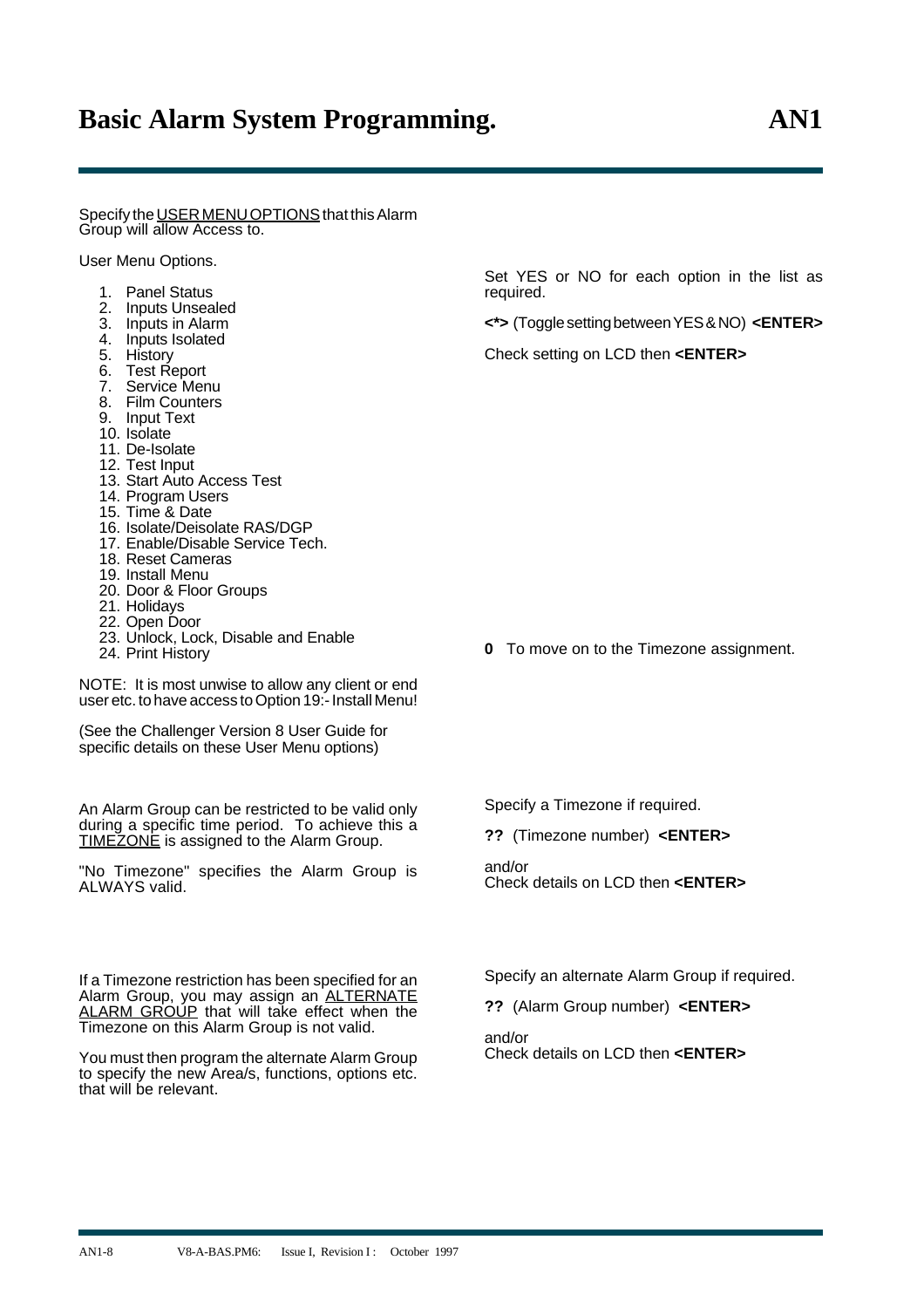**8. If your system has more than 16 inputs, then you will need to Program DATA GATHERING PANELS (DGPs) into the system.**

Specify the DGP number/s to be polled by The Challenger panel.

If the DGP is not yet powered up and addressed, polling the DGP will cause a "DGP Fail" condition. It is recommended that DGPs not be programmed to be polled until they are actually powered and addressed correctly.

(See TS0820 / TS0823 & TS0822 / TS0824 Installation guides for details)

Specify the DGP Type for each DGP to be polled. This is required so that the Challenger Panel can distinguish between "Standard" DGPs and "Intelligent Access Controller" DGPs.

DGP Type

- 0 Standard<br>1 Door Con
- 1 Door Controller<br>2 Lift Controller
- **Lift Controller**

This Document assumes only "Standard" DGPs are being used in a basic alarm system.

For Details on extra programming requirements for Door Controller and Lift Controller DGPs see: AN101 onwards and AN201 onwards, or Access Controller Programming Guides.

DATA GATHERING PANELS are programmed in Installer Menu Option 4.

From the Install Menu select Option 4.

**4** (Menu Option) **<ENTER>**

Enter the number/s of the DGPs to be polled.

**??** (DGP number) **<ENTER>** For each DGP reqd.

and/or Check details on LCD then **<ENTER>**

Specify the type of each of the DGPs to be polled.

- **??** (DGP number) **<ENTER>**
- **?** (DGP Type number) **<ENTER>**

and/or

Check details on LCD then **<ENTER>**

This procedure is repeated for each DGP in the system.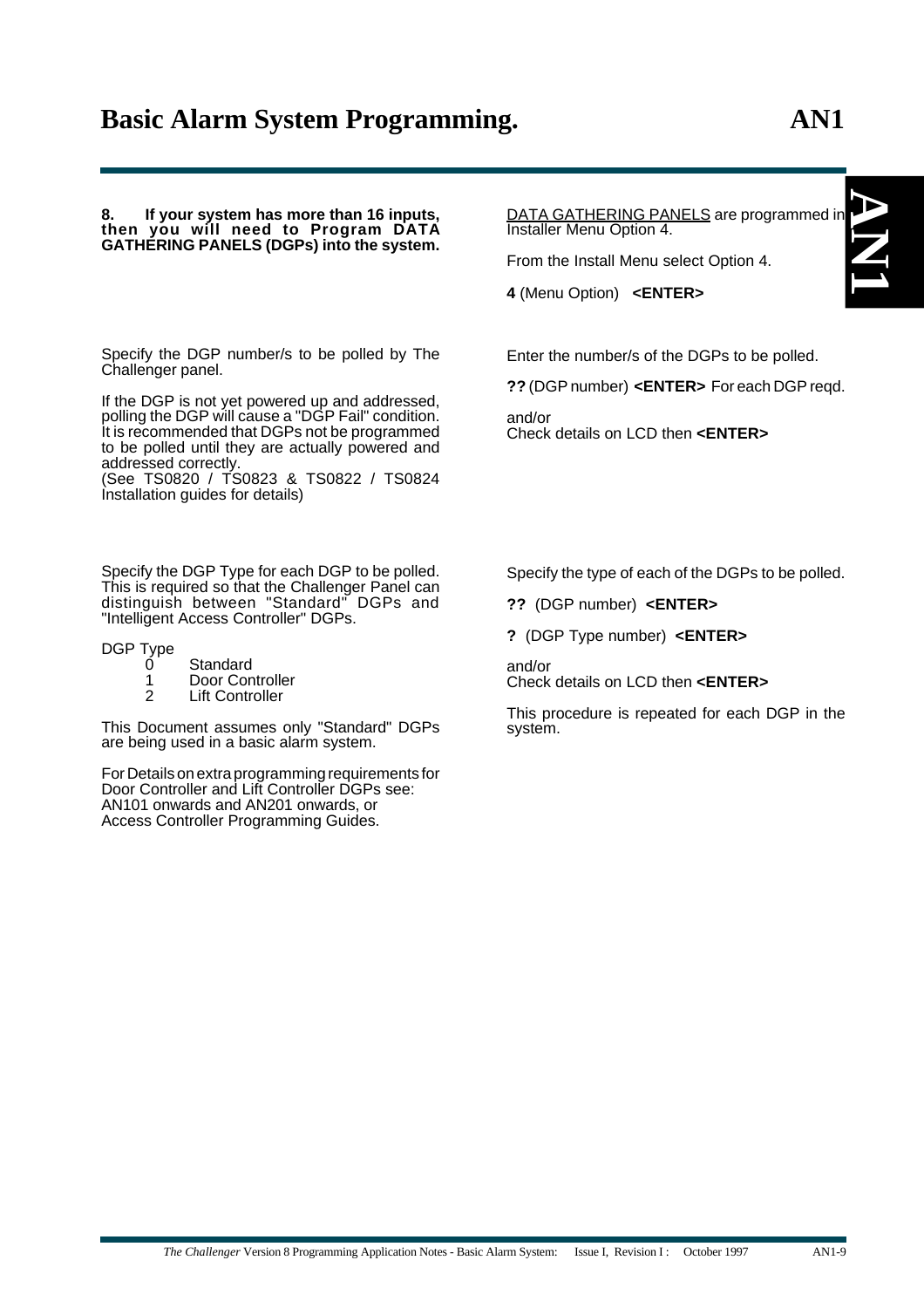### **9. Program the INPUTS.**

Now that area/s and DGPs have been defined, the Input Database can be programmed.

Inputs 1 to 16 have default settings progammed as follows: Type 2. Secure Alarm Assigned to Area 1 YES Activate Siren YES Activate Event Flag 2 (Strobe)

Select an **INPUT NUMBER** from 1 to 256 to be programmed. The input number is determined by the physical location of the input. i.e. The address of the DGP that the input is connected to.

| 1-16    | DGP 8         | 129-144        |
|---------|---------------|----------------|
| 17-32   | DGP 9         | 145-160        |
| 33-48   | <b>DGP 10</b> | 161-176        |
| 49-64   | DGP 11        | 177-192        |
| 65-80   | <b>DGP 12</b> | 193-208        |
| 81-96   | DGP 13        | 209-224        |
| 97-112  |               | DGP 14 225-240 |
| 113-128 |               | DGP 15 241-256 |
|         |               |                |

Note that when a DGP has more than 16 inputs (i.e. 2 or 3 expansion modules fitted), the extra input numbers are taken from the next DGP address and the next DGP address cannot be used or polled in the system.

Program a suitably descriptive INPUT NAME, using words from the text word library (including any custom text words you have programmed) and numerical variables.

e.g. Building 3 Area 2 Office 5 Door 2 Perimeter South Gate 3 Admin Training Room 2 Rear Fire Door

Select an appropriate INPUT TYPE to suit the purpose of the input. e.g. Type 1: Access Alarm

| . ו שטו | AUUGOO AIGHH                 |
|---------|------------------------------|
|         | (Holdup button)              |
|         | Type 2: Secure Alarm         |
|         | (PIRs, Int.Doors)            |
| Type 3: | Entry Exit                   |
|         | (Front Door)                 |
|         | Type 4: Ent/Exit Handover    |
|         | (PIR just inside front door) |
|         | Type 5: 24 Hour              |
|         | (Equipment tampers)          |
|         |                              |

There are 58 input types available. (See AN2 - Input Types and their uses, or Challenger Vers. 8 Programming guide for details) INPUTS are programmed in Installer Menu Option 1.

From the Install Menu select Option 1.

**1** (Menu Option) **<ENTER>**

Enter the number of the input to be programmed.

**??** (Input number) **<ENTER>**

**???** (Text word 1 number) **<ENTER> ???** (Text variable 1 number) **<ENTER>**

**???** (Text word 2 number) **<ENTER> ???** (Text variable 2 number) **<ENTER>**

**???** (Text word 3 number) **<ENTER> ???** (Text variable 3 number) **<ENTER>**

**???** (Text word 4 number) **<ENTER> ???** (Text variable 4 number) **<ENTER>**

and/or Check details on LCD then **<ENTER>**

Specify the Input Type required.

**??** (Input Type number) **<ENTER>**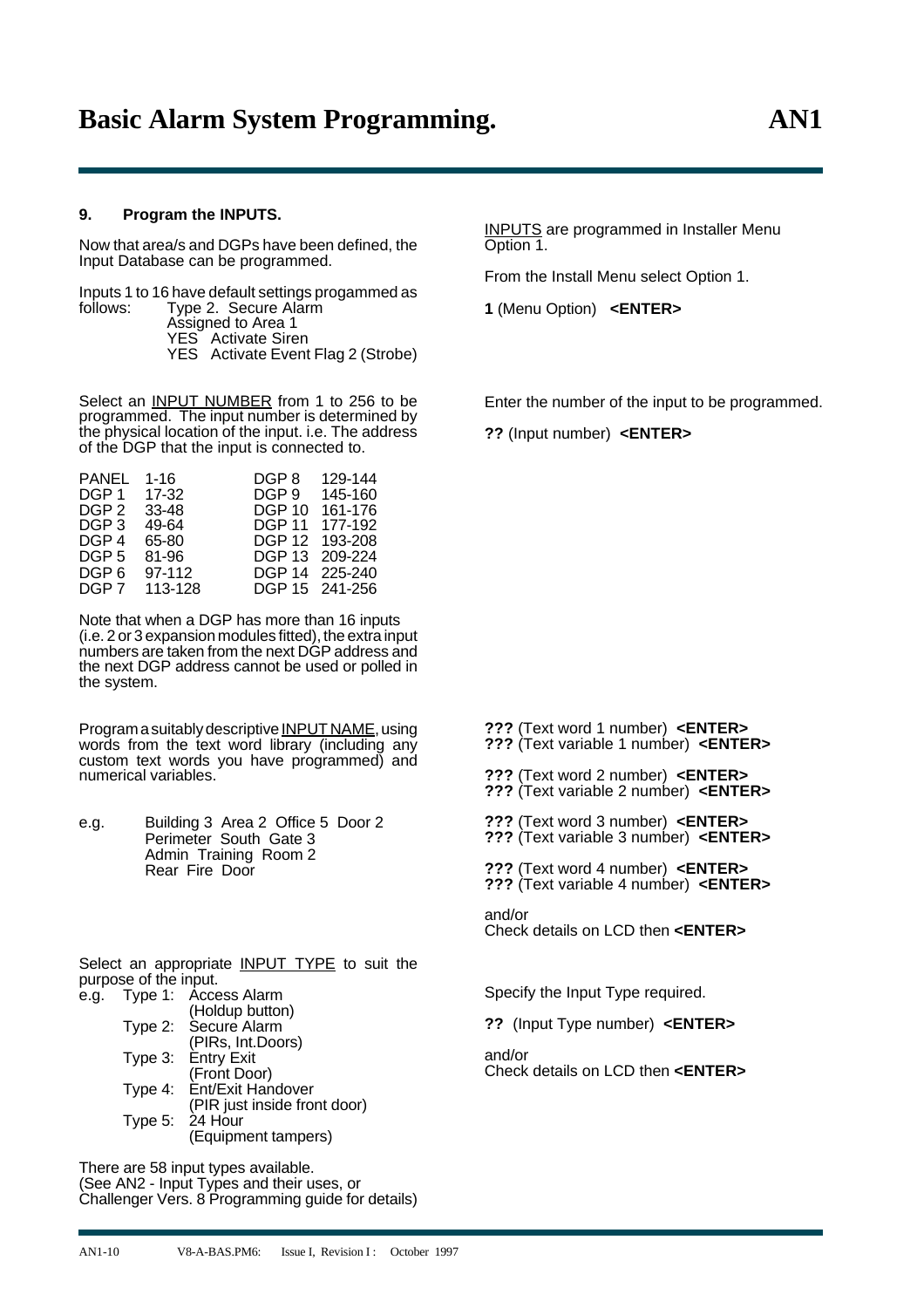If the Panel is going to report to the Remote Monitoring Station using the **Contact ID** format or **Tecom Direct Line** format, then it is necessary to program a REPORT ID for each input.

It will only be necessary to change the default setting if the report ID "25-140, General Alarm" is not suitable.

Below is a list of common Report IDs suitable for a basic alarm system. (See Challenger Vers 8 Programming Guide for a complete list)

Type. Contact ID Message.

 100... Medical Alarm.......Personal Emergency 4 110... Fire Alarm ............ Fire alarm<br>5 111... Fire Alarm ........... Smoke det 111... Fire Alarm ............Smoke detector 120... Panic Alarm ..........Panic 130... Burglar Alarm .......Burglary 17 131... Burglar Alarm ....... Perimeter<br>18 132... Burglar Alarm ....... Interior 132... Burglar Alarm ....... Interior 19 133... Burğlar Alarm ....... 24 Hour<br>20 134 Burglar Alarm Fotry/Ex 134... Burglar Alarm .......Entry/Exit 135... Burglar Alarm ....... Day/Night 136... Burglar Alarm .......Outdoor 23 137... Burğlar Alarm ....... Tamper<br>24 138... Burglar Alarm ....... Near ala 138... Burglar Alarm ....... Near alarm 140... General Alarm ......General alarm 143... General Alarm ......Exp. module fail 144... General Alarm ......Sensor tamper 150... 24 Hour Non-Burg . 24 Hr. Non-Burglary

To relate the input to particular area/s you must program the <u>AREA ASSIGNMENT.</u> An input **must** have at least one area assigned.

Where there is more than one area assigned, the input is regarded as being in access if one or more of the areas assigned is disarmed, and in secure only if all the areas assigned are armed.

Some Input Types have an alarm group assigned instead of area/s.

These are Types 6, 31, 34 & 35 which are designed for keyswitches to arm/disarm areas.

(Programming details for these types of inputs are provided in AN12 - Alarm control with keyswitches) Specify the Report ID required.

**??** (Report ID number) **<ENTER>**

and/or Check details on LCD then **<ENTER>** **1**

Enter the number/s of the Area/s to be assigned.

**??** (Area number) **<ENTER>** For each Area reqd.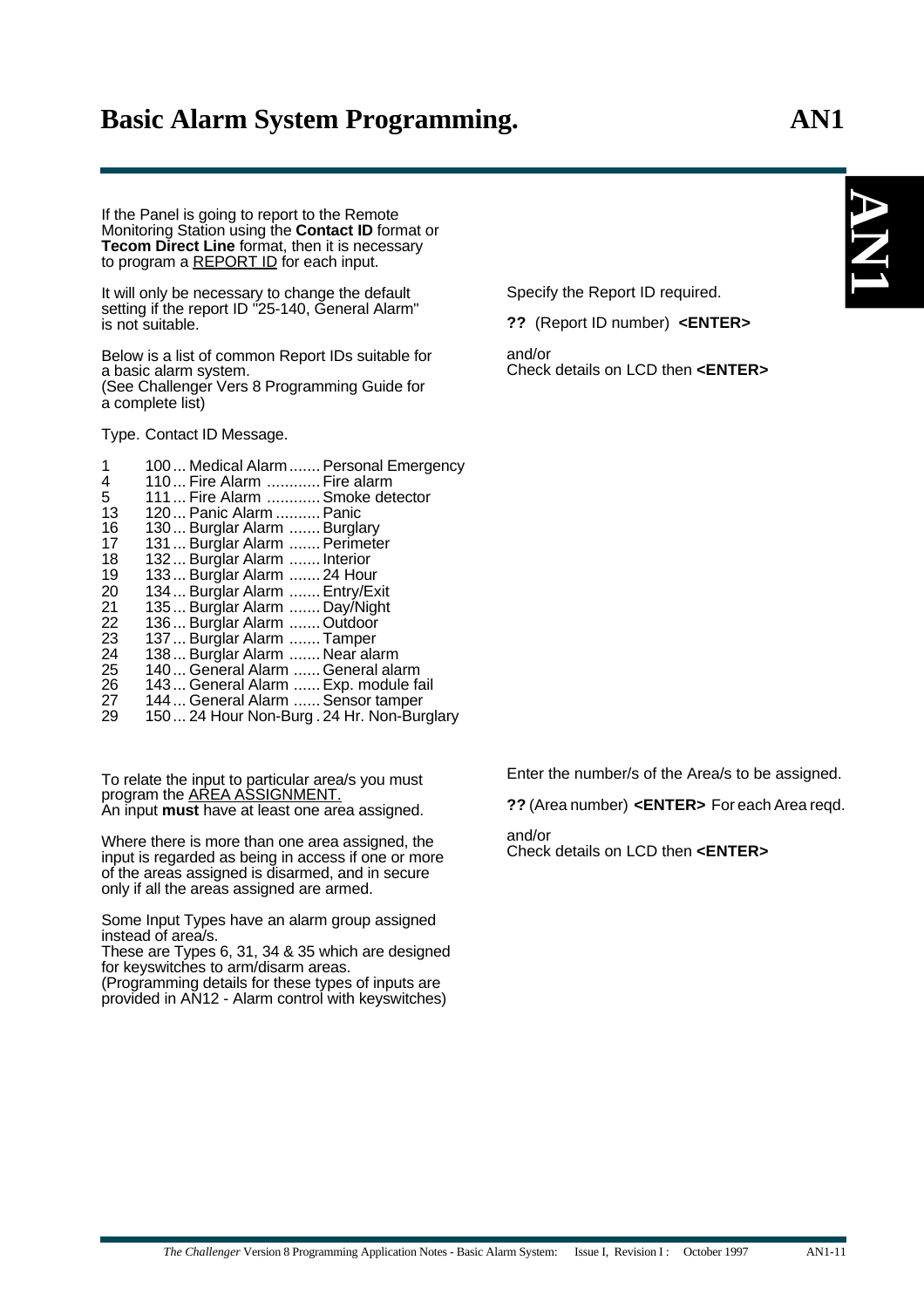If you selected one of the Test Options when programming the System Options, or if the user wishes to use the Access Test option in the User Menu then you may need to program a

No testing required: e.g. Duress button which is active during test mode, siren cover, panel tamper.

**TEST TYPE** for certain inputs.

- 1 Test during access test: The input will be disabled during any access test on areas assigned to it. e.g. Holdup button
- 2 Test during secure test and when in access: Included in the secure test. If activated during access mode, it is considered tested and will not be tested again when the secure test is done. e.g. PIRs, Doors.
- 3 Test during secure test: If an input is programmed with test type 3 it will be included in the secure test. e.g. Any device which needs to be auto tested.
- Set Event Flag 13 during Access test: (See Challenger V8 Programming guide)
- 5 Set Pre-Alarm Event Flag during Access test: (See Challenger V8 Programming guide)

If you require the input to activate the Siren, Strobe, or camera outputs, or if you require the input to activate a relay etc. then it is necessary to assign the appropriate **EVENT FLAGS** to the input.

If the input is to activate a unique event flag, the "Selected Event Flag" must be programmed.

If the input is to activate an event flag common to other inputs, one or more of the "Pre-defined" Event Flags are selected.

Siren (Event Flag no. assigned in Area D'base) Console Warning (No Event Flag number required) Secure Alarm (Event Flag 2) Secure Alarm (Event Flag 3) Secure Alarm (Event Flag 4) Secure Alarm (Event Flag 5) Access Alarm (Event Flag 6) Access Alarm (Event Flag 7) 24 Hr Alarm (Event Flag 8) Secure Alarm (Event Flag 9) Secure Alarm (Event Flag 10) Secure Alarm (Event Flag 11) Secure Alarm (Event Flag 12) Access Alarm (Event Flag 13) Camera (Event Flag no. assigned in Area D'base)

"Siren" and "Event 2 Secure Alarm" are typically set to YES to activate the Siren and Strobe output/s.

Enter the Test type required.

**?** (Test type number) **<ENTER>**

and/or Check details on LCD then **<ENTER>**

**??** (Event flag number) **<ENTER>**

and/or Check details on LCD then **<ENTER>**

**<\*>** (Toggle setting between YES & NO) **<ENTER>**

and/or Check setting on LCD then **<ENTER>**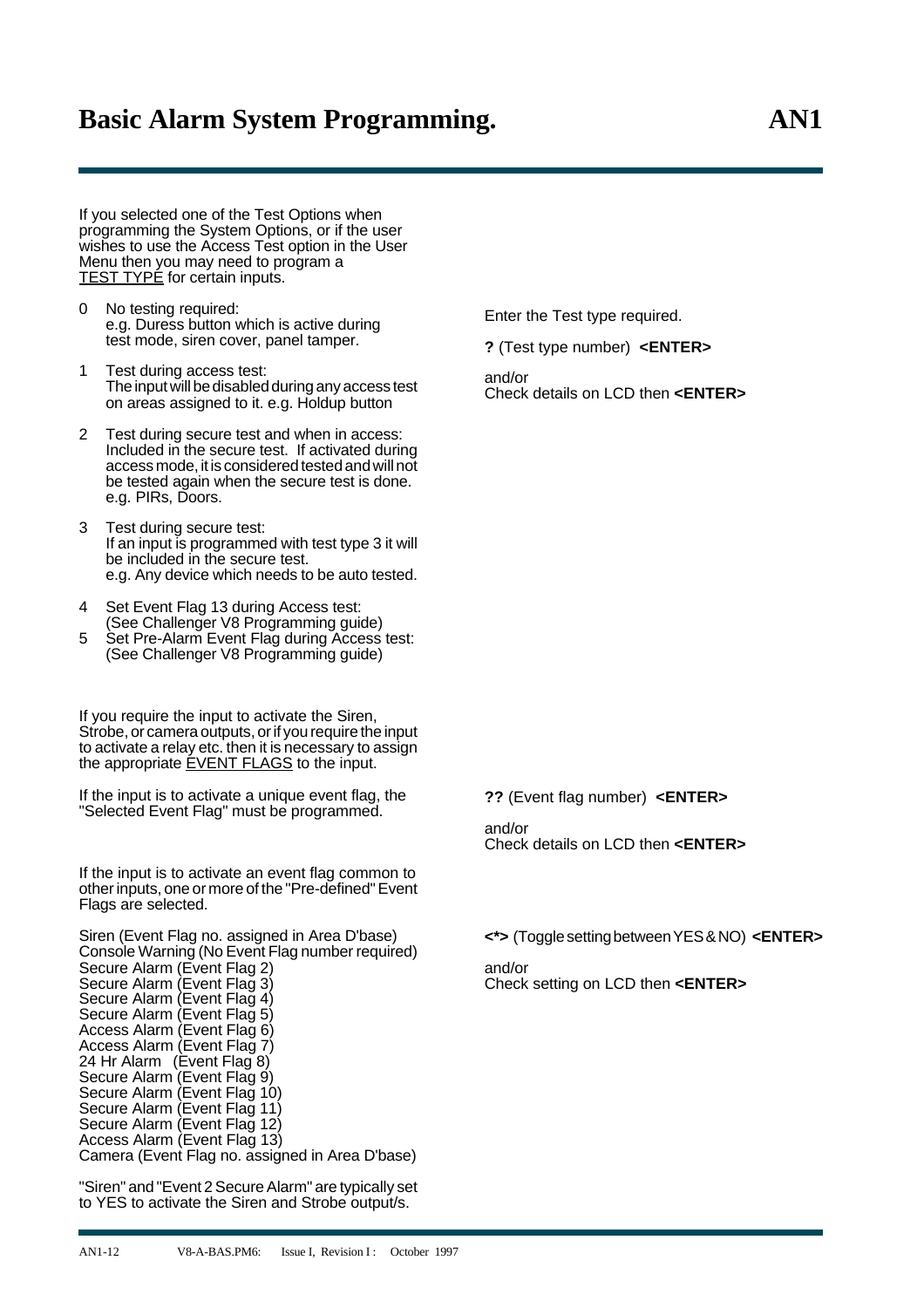**AN**

**1**

If you require all of the Event Flags assigned to the input to be active 24 Hours whenever the input is in alarm, then MAKE ALL EVENTS 24 HOUR must be set to YES.

This could be required if the client wanted the siren and strobe to activate during the day if the input wiring was tampered or damaged.

If you require an event to be recorded in history and printed (If printer connected) whenever the input unseals or reseals regardless of alarm condition, then the option PRINT INPUT WHEN UNSEALED must be set to YES.

This may be required if the client wishes to monitor the activity through a particular door.

#### **10. If your system requires more than 1 Arming Station, you will need to Program ARMING STATION DETAILS.**

Specify the Arming Station (RAS) number/s to be polled by The Challenger panel.

If the Arming Station is not yet powered up and addressed, polling the RAS will cause a "RAS Fail" condition.

It is recommended that RASs not be programmed to be polled until they are actually powered and addressed correctly.

(See TS0801 / TS0003 / TS0804 etc. Installation guides for details)

Specify the details for each RAS to be polled.

Program the relevant options for each Arming Station. Options not relevant to a basic alarm system are not described here and should be disregarded at this stage.

Area Alarm Group The Area Alarm Group defines the area/s, alarm control and user menu options available at this arming station. Assign an appropriate alarm group from the factory defaults or the alarm groups you have programmed specially for the system.

**<\*>** (Toggle setting between YES & NO) **<ENTER>**

and/or Check setting on LCD then **<ENTER>**

**<\*>** (Toggle setting between YES & NO) **<ENTER>**

and/or Check setting on LCD then **<ENTER>**

### ARMING STATIONS are programmed in Installer Menu Option 3.

From the Install Menu select Option 3.

**3** (Menu Option) **<ENTER>**

Enter the number/s of the RASs to be polled.

**??** (RAS number) **<ENTER>** For each RAS reqd.

and/or Check details on LCD then **<ENTER>**

Select the RAS to be programmed.

**??** (RAS number) **<ENTER>**

**??** (Alarm Group number) **<ENTER>**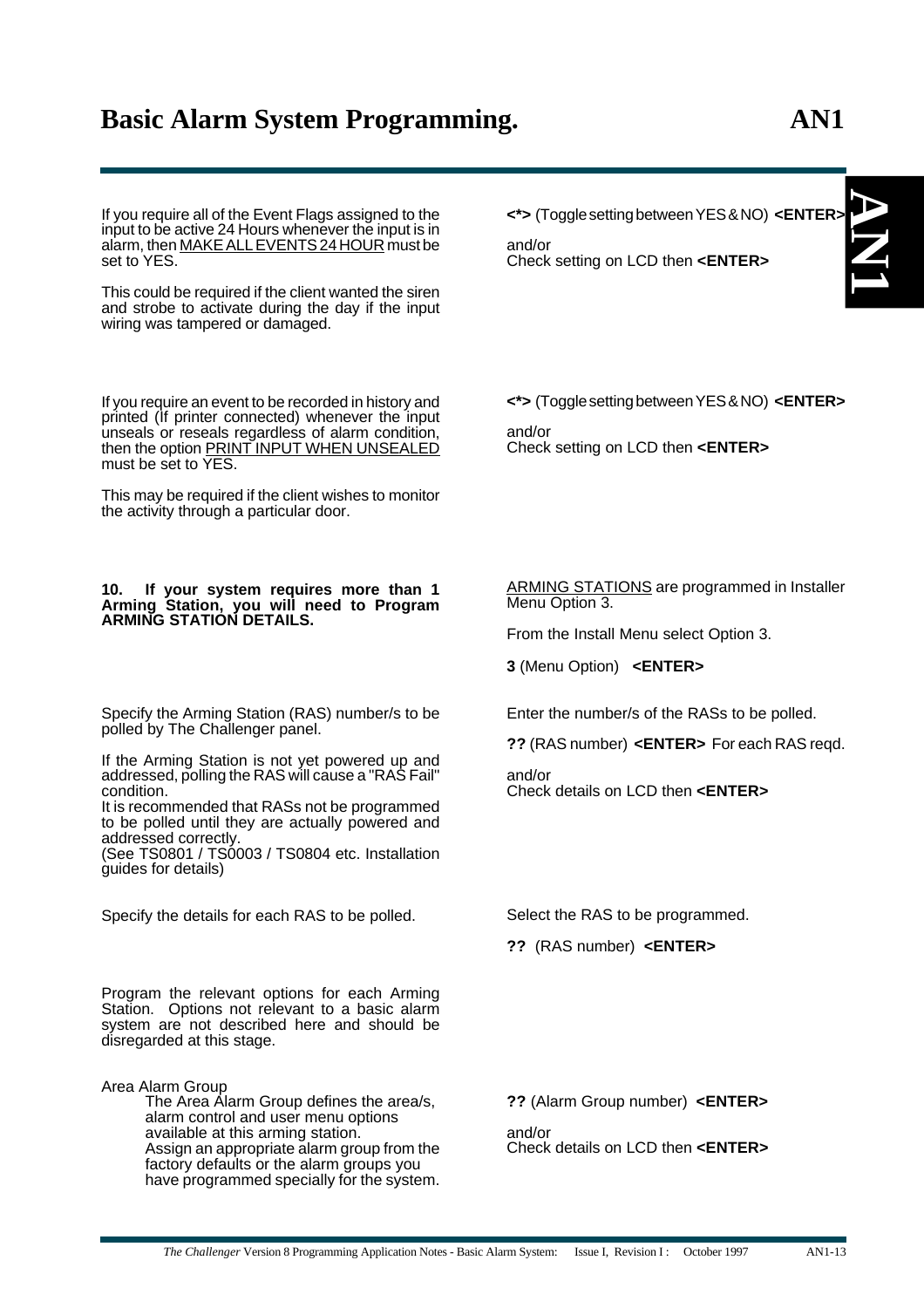If the client wishes to use the ENTER key for Arming & Disarming instead of the ON & OFF keys, then this option is set to YES.

| Menu Alarm Group<br>The Menu Alarm Group defines the user<br>menu options available at this arming station<br>if the requirements are different from those<br>specified in the Area Alarm Group.<br>(The Menu Alarm Group is typically the<br>same as the Area Alarm Group) | ?? (Alarm Group number) <enter><br/>and/or<br/>Check details on LCD then &lt;<b>ENTER&gt;</b></enter>          |
|-----------------------------------------------------------------------------------------------------------------------------------------------------------------------------------------------------------------------------------------------------------------------------|----------------------------------------------------------------------------------------------------------------|
| LCD Arming Station<br>Set to YES if the Arming Station has a<br>Liquid Crystal Display (LCD) fitted.                                                                                                                                                                        | <*> (Toggle setting between YES & NO) <enter><br/>and/or<br/>Check setting on LCD then <enter></enter></enter> |
| Toggle Keyboard Control<br>It is recommended that this option be left at<br>NO and the client instructed to perform<br>alarm control functions with the ON & OFF<br>keys.                                                                                                   | <*> (Toggle setting between YES & NO) < <b>ENTER</b> ><br>and/or<br>Check setting on LCD then <enter></enter>  |

This procedure is repeated for each Arming Station in the system.

AN1-14 V8-A-BAS.PM6: Issue I, Revision I: October 1997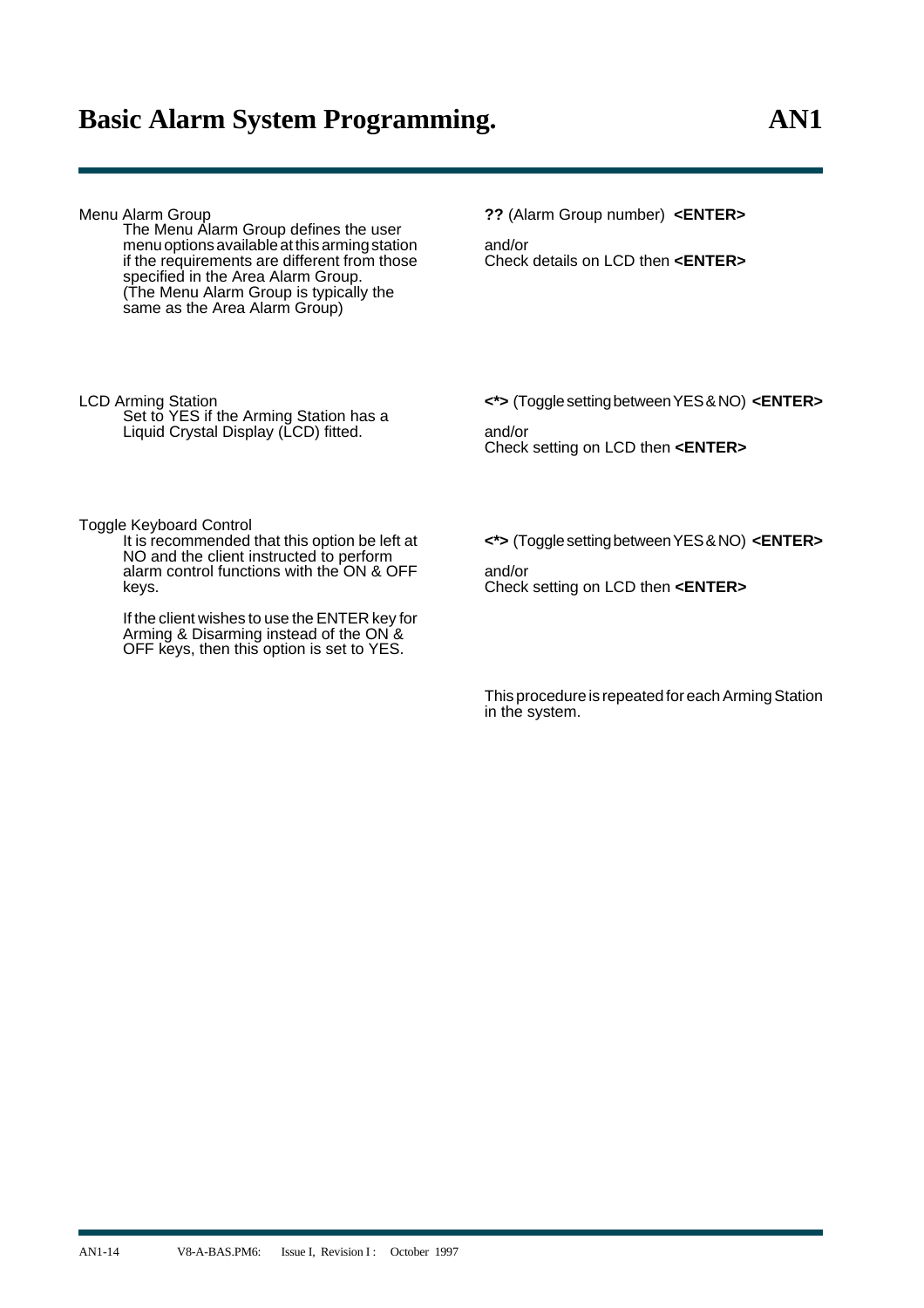**AN**

**1**

#### **11. Program the TIMERS. There are several timing functions which may need the time period changed from the default values.**

Program the relevant timers. Options not relevant to a basic alarm system are not described here and should be disregarded at this stage.

User Category Times (See AN16 or Vers 8 Programming guide)

Access Test Time (minutes)

Secure Test Time (minutes)

Warning Time (minutes) -before a test procedure expires

Delayed Holdup Time (seconds) -Time before delayed holdup input types (8, 11, 22 & 40) report to the monitoring station.

Suspicion Time (seconds) -Time that cameras continue to operate after suspicion type i/p (7, 40 & 47) is resealed.

Service Time (See Vers 8 Programming guide and User guide)

Local Alarm Reminder Time (minutes) -Time before local alarm re-alarms if left unsealed after being acknowledged. (I/p types 15, 21 etc)

Individual Input Test Time (minutes) -Max time allowed for test on an individual input. (Relates to User Menu Option 12)

Door Access Time (seconds) (See Vers 8 Programming guide and other AN documents for details)

Tester Event Time (seconds) -Time that the tester event activates during the secure test. Event flag 16 activates for half this time to enable a relay to be used for testing seismic & glass break detectors etc.

Siren Time (minutes) -Time that the Siren Event Flags (specified in the area database/s) are activated.

Mains Fail Time (minutes) -Time before the system will report Mains Fail to the remote monitoring station.

TIMERS are programmed in Installer Menu Option 6.

From the Install Menu select Option 6.

**6** (Menu Option) **<ENTER>**

**??** (Time period) **<ENTER>**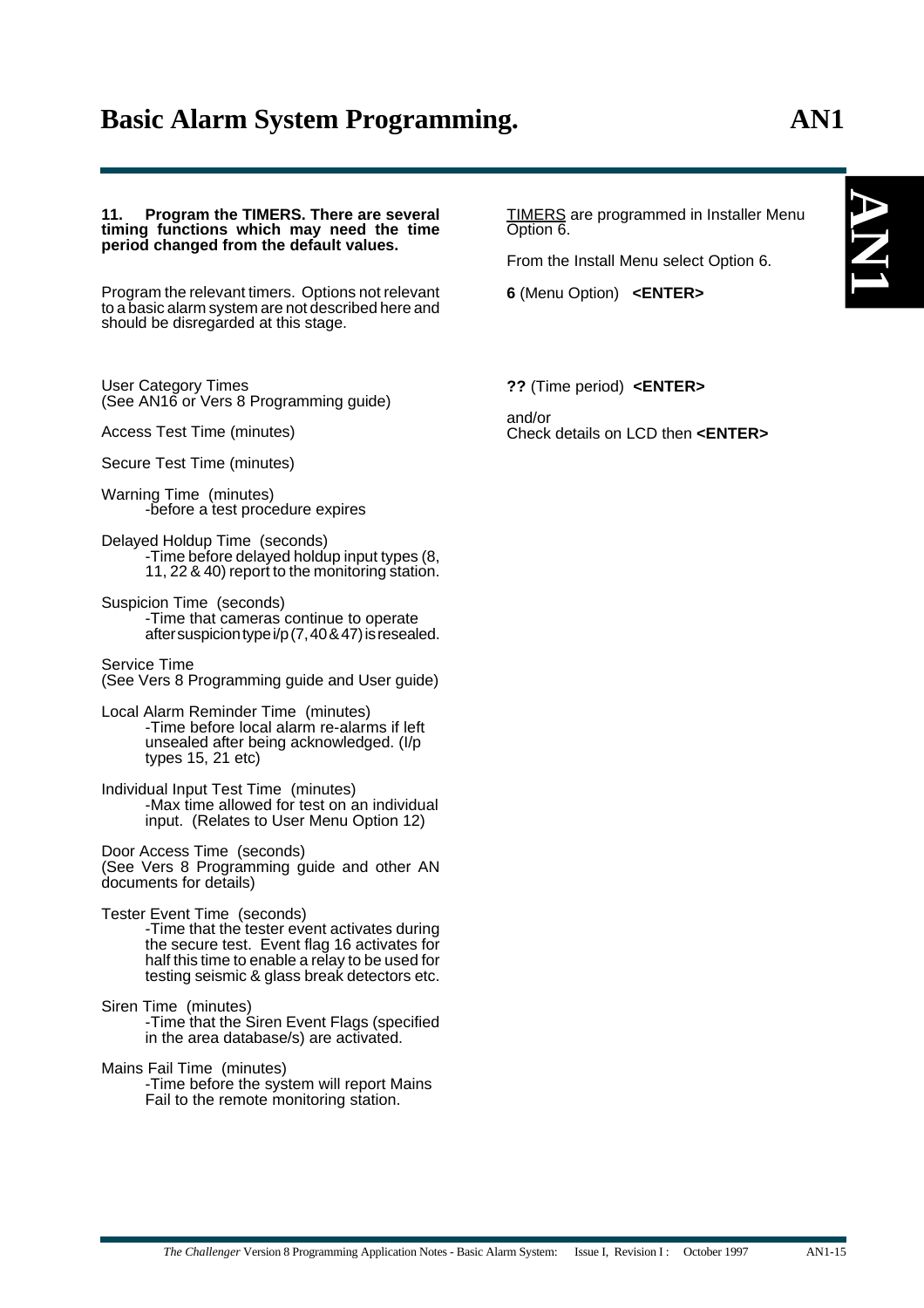### **12. To enable the Challenger system to report alarms etc. to the remote monitoring station, program the COMMUNICATION OPTIONS.**

Reporting Formats: There are 11 reporting format options:

- 0 Reporting Disabled<br>1 High Speed Extend
- 1 High Speed Extended Dual Round<br>
2 High Speed Extended Checksumm<br>
3 Contact ID Small<br>
4 Contact ID Large<br>
5 Securitel Serial Data<br>
6 Securitel Pin High Speed Extended Checksummed
- 
- Contact ID Small
- Contact ID Large Securitel Serial Data
- 
- 6 Securitel Pin<br>7 Tecom Dialle
- 7 Tecom Dialler V1<br>8 Tecom Dialler V3 Tecom Dialler V3
	- (NOT Currently Supported)
- 9 Tecom Direct Line Small
- 10 Tecom Direct Line Large
- 11 EDL Direct Line
	- (Only available in Special Version)

For Radio Communication Format see AN22 - Radio Communications or Vers 8 Programming guide Issue IV or later.

### **OPTIONS COMMON TO ALL FORMATS**

AREAS TO REPORT OPEN/CLOSE Specify the area/s that you wish to report Open/Close on. (See also "Common Open/Close)

MAXIMUM EVENTS IN COMMS BUFFER If it is necessary to limit the number of events that would be reported if the system detects a high level of activity in a short period of time, then you may specify the maximum number of events that will be stored.

MULTI BREAK ALARMS If you require an input to report multiple alarms if it alarms more than once before being reset by a user, this option is set to YES. (Not applicable to Ext Highspeed formats)

### MULTI BREAK RESTORALS

If you require a report to be sent each time a "Multi break" alarm reseals, this option is set to YES.

COMMON OPEN/CLOSE REPORTING If you require the system to report only the first area to Open and the last to Close, this option is set to YES. If you want each individual area to report Open/ Close, leave this option at NO.

COMMUNICATION OPTIONS are programmed in Installer Menu Option 9.

From the Install Menu select Option 9.

**9** (Menu Option) **<ENTER>**

**??** (Area number) **<ENTER>** For each area reqd.

and/or Check details on LCD then **<ENTER>**

**??** (Number of events) **<ENTER>**

and/or Check details on LCD then **<ENTER>**

**<\*>** (Toggle setting between YES & NO) **<ENTER>**

and/or Check setting on LCD then **<ENTER>**

**<\*>** (Toggle setting between YES & NO) **<ENTER>**

and/or Check setting on LCD then **<ENTER>**

**<\*>** (Toggle setting between YES & NO) **<ENTER>**

and/or Check setting on LCD then **<ENTER>**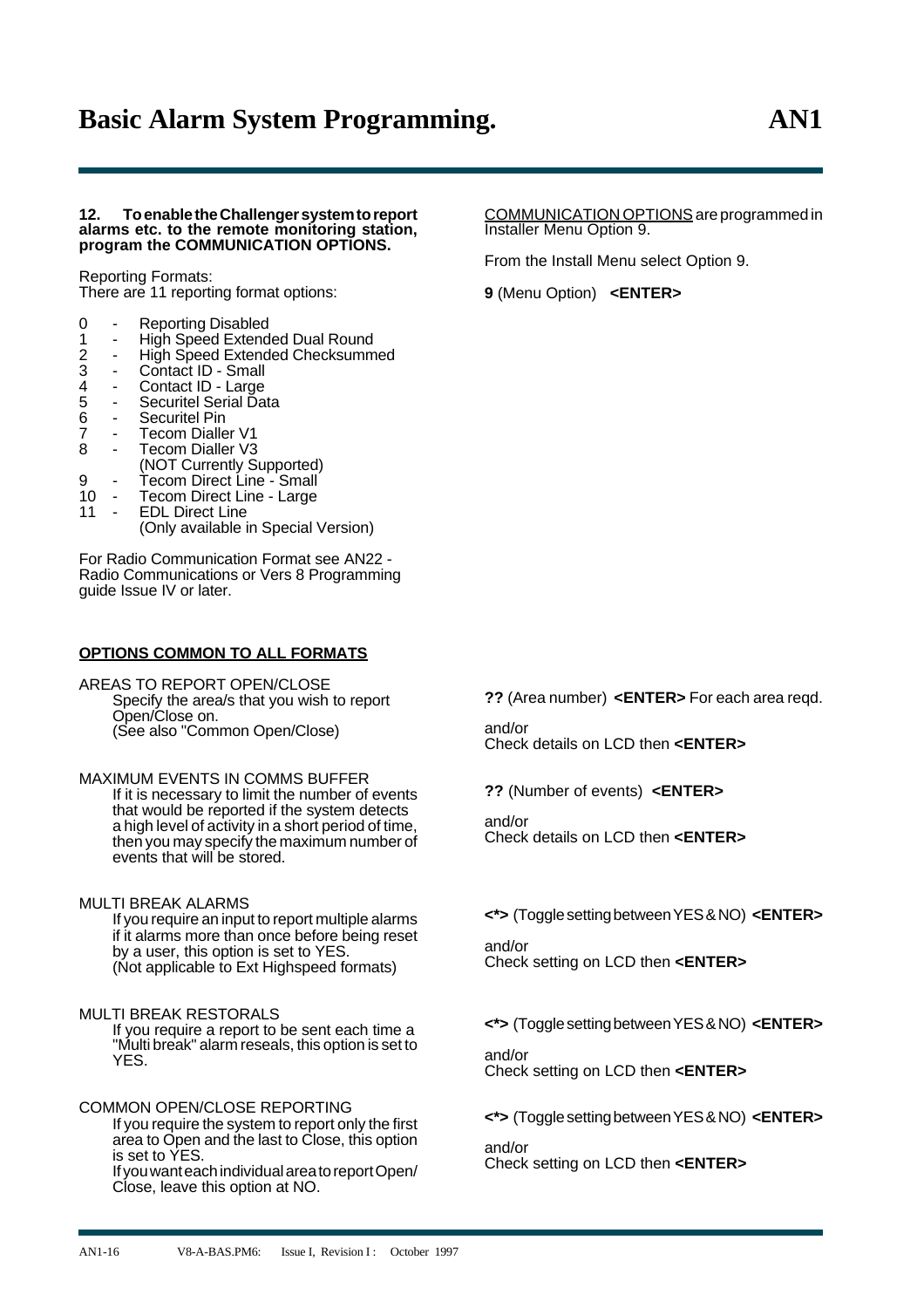#### **OPTIONS FOR DIALLER FORMATS Formats 1, 2, 3, 4, 7 & 8**

### TELEPHONE NUMBER/S

#### PABX Access Code. This is required if a code is required to gain

access to an exchange line via a PABX.

#### Telephone Number 1. The first telephone number used to communicate to the remote monitoring station.

Telephone Number 2. The second telephone number used if three attempts on the first number fail to connect.

#### Service Number Callback Number Computer Number (See Vers 8 Programming guide)

### ACCOUNT NUMBER/S

System Account. Optional account no. if system alarms are to be reported separately. Applicable to DTMF formats (1 to 4) only.

Area 1 Account. MUST be programmed. 4 digit account number for DTMF formats, or 6 digit account no. for TECOM dialler formats.

Area 2 to Area 16 Account. Optional account numbers if alarms and Open/Close reports are to be sent on a separate account number for each area.

Applicable to DTMF formats (1 to 4) only.

### FORMAT SELECTION

For Dialler Formats there are 6 format selection options. Options 1, 2, 3, 4, 7, & 8 as listed on the previous page.

### TEST CALL OPTION

There are 5 options for specifying when the system will activate a periodic test call to the remote monitoring station.<br>0. No Test Calls No Test Calls

- 
- 1 Test Call once a day<br>2 Test Call once a wee
- Test Call once a week
- 3 Test Call once a day if no event reported
- Test Call once a week if no event reported

### TEST CALL TIME

If a test call option is selected you must specify the time of day when it will occur.

**????????** (Phone no. or access code) **<ENTER>**

and/or Check details on LCD then **<ENTER>**

**????** (Account number) **<ENTER>**

and/or Check details on LCD then **<ENTER>**

**?** (Format number) **<ENTER>**

and/or Check details on LCD then **<ENTER>**

### **?** (Option number) **<ENTER>**

and/or Check details on LCD then **<ENTER>**

**??** (Test Call time hours) **<ENTER>**

**??** (Test Call time minutes) **<ENTER>**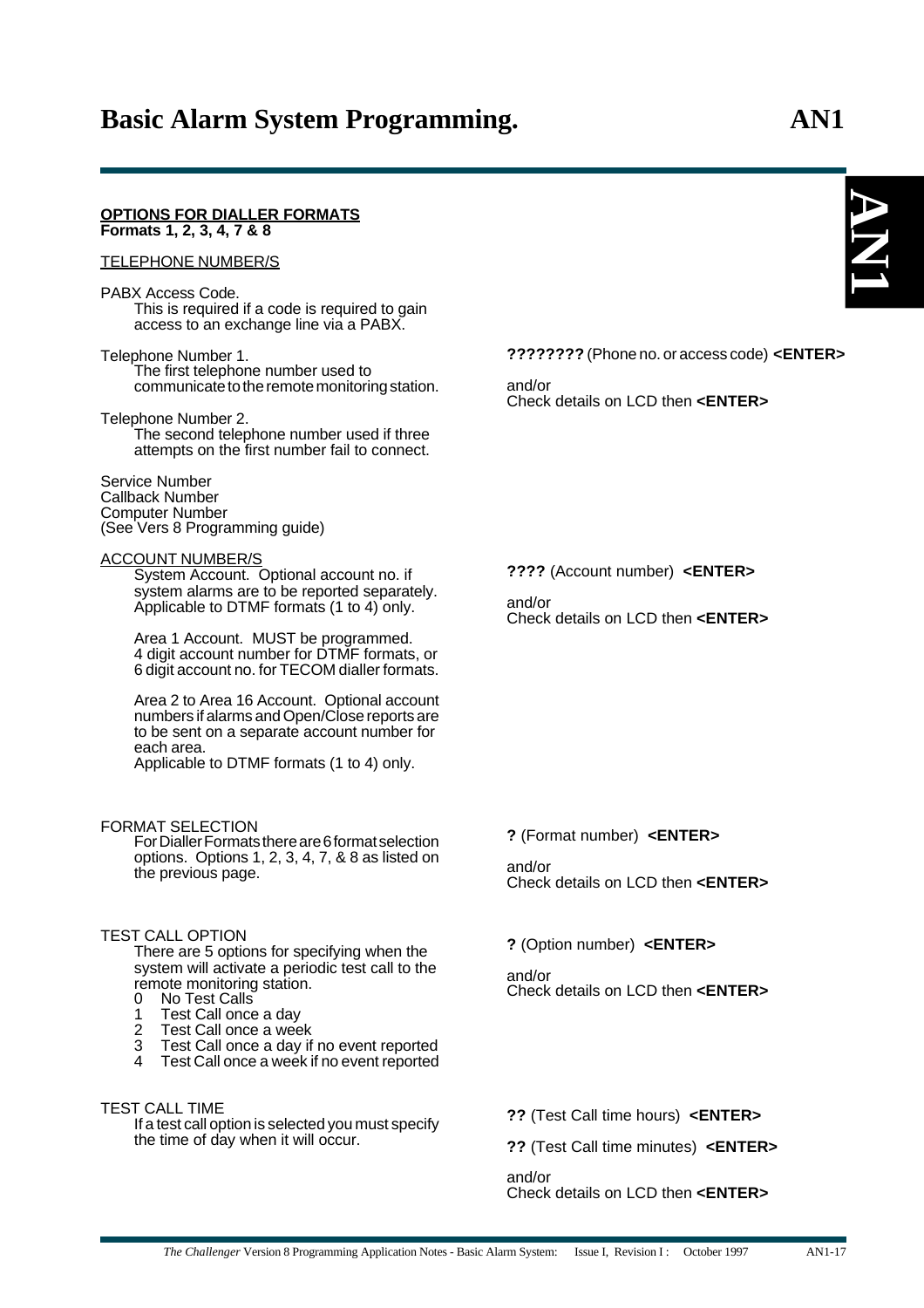### TONE DIALLING

In the unlikely event that the panel is installed where the exchange will only accept decadic (pulse) dialling, this option would be set to NO.

### DISABLE ISOLATES FROM TRIGGERING DIALLER

If you require Input Isolates to be buffered and reported with the next event that triggers the dialler to report, set this option to YES. Leaving this option set to NO will mean that input Isolates will instantly trigger the dialler.

ENABLE PSTN LINE FAULT MONITOR

If you require the Challenger to continuosly monitor the integrity of the Dialler (Exchange) line, set this option to YES. (MUST be set to NO in Version 7 panels)

**<\*>** (Toggle setting between YES & NO) **<ENTER>**

and/or Check setting on LCD then **<ENTER>**

**<\*>** (Toggle setting between YES & NO) **<ENTER>**

and/or Check setting on LCD then **<ENTER>**

**<\*>** (Toggle setting between YES & NO) **<ENTER>**

and/or Check setting on LCD then **<ENTER>**

### **OPTIONS FOR SECURITEL FORMATS Formats 5 & 6**

FORMAT SELECTION For Securitel Formats there are 2 format selection options. Options 5 & 6 as listed previously.

SECURITEL HARD ID The hard ID must be entered for Securitel formats to identify the panel to the remote monitoring station. The hard ID is a 4 digit number supplied by the monitoring company.

**?** (Format number) **<ENTER>**

and/or Check details on LCD then **<ENTER>**

**????** (Hard ID) **<ENTER>**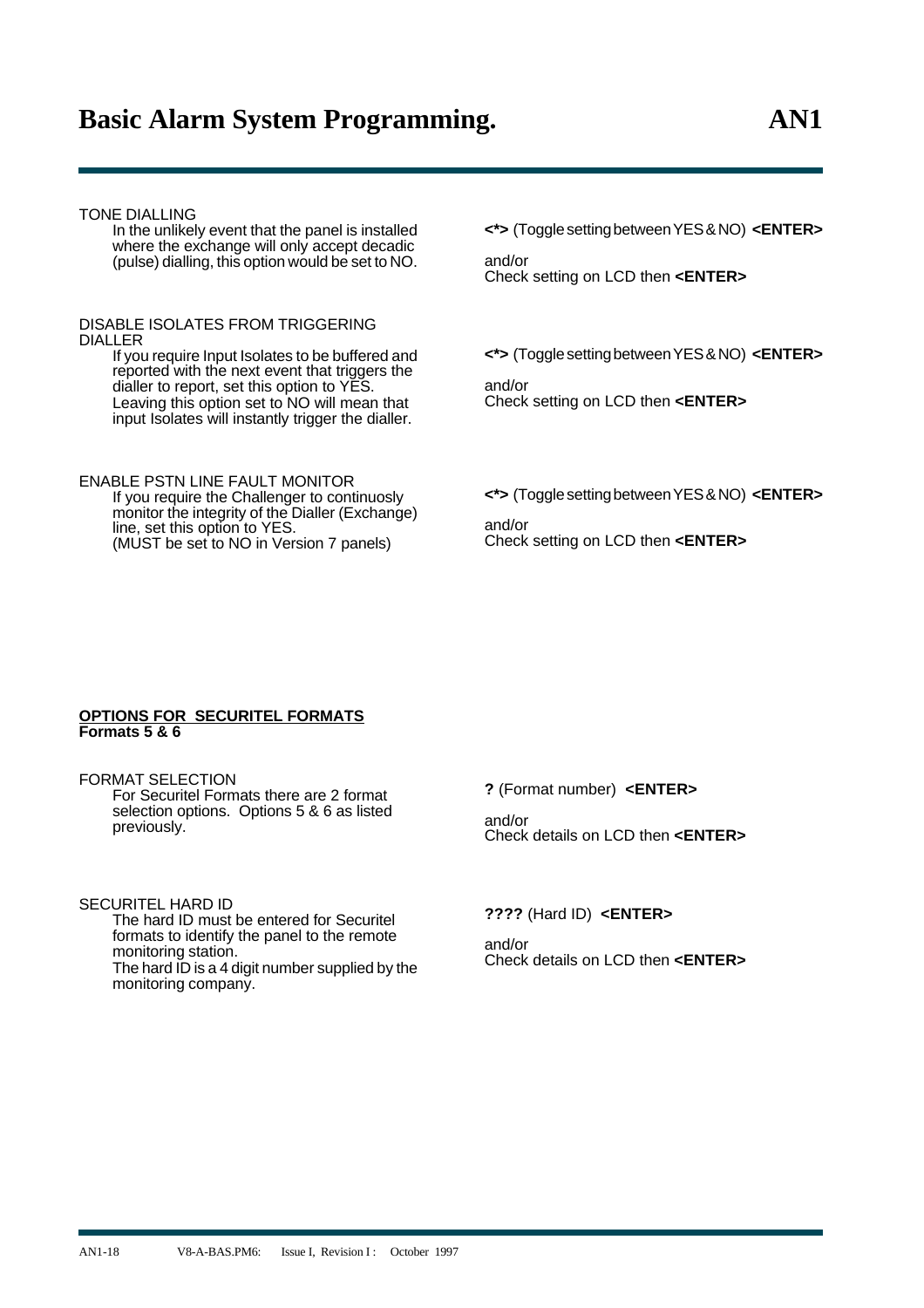#### **OPTIONS FOR DIRECT LINE FORMATS Formats 9, 10 & 11**

### FORMAT SELECTION

For Direct Line Formats there are 3 format selection options. Options 9, 10 & 11 as listed previously. (Option 11 is only available in special version)

### NETWORK ADDRESS

The network address must be entered for Direct Line formats to identify the panel to the remote monitoring station. 1 digit is entered for Tecom Direct Line (formats  $9$  &  $10$ ) and 2 digits for EDL (format 11). The network address is supplied by the monitoring company.

### ENCRYPTION KEY

A number between 0 & 255 may be entered here to encode the data being sent to the remote monitoring company. Leave this set to 0 unless other wise instructed by the remote monitoring company.

#### DIRECT LINE TERMINATION If the Challenger panel is the only device on a

Direct Line connection to the monitoring station, set this option to YES.

### REMOTE SYSTEM CONTROL

If the remote monitoring company is to be allowed to control certain system functions such as arm/disarm, reset, isolate, etc., then this option must be set to YES.

**?** (Format number) **<ENTER>**

and/or Check details on LCD then **<ENTER>**

**??** (Network address) **<ENTER>**

and/or Check details on LCD then **<ENTER>**

**???** (Encryption key) **<ENTER>**

and/or Check details on LCD then **<ENTER>**

**<\*>** (Toggle setting between YES & NO) **<ENTER>**

and/or Check setting on LCD then **<ENTER>**

**<\*>** (Toggle setting between YES & NO) **<ENTER>**

and/or Check setting on LCD then **<ENTER>**

### **OPTIONS FOR REPORTING TO A COMPUTER**

See AN7 - Reporting to Computer or Vers 8 Programming guide for details.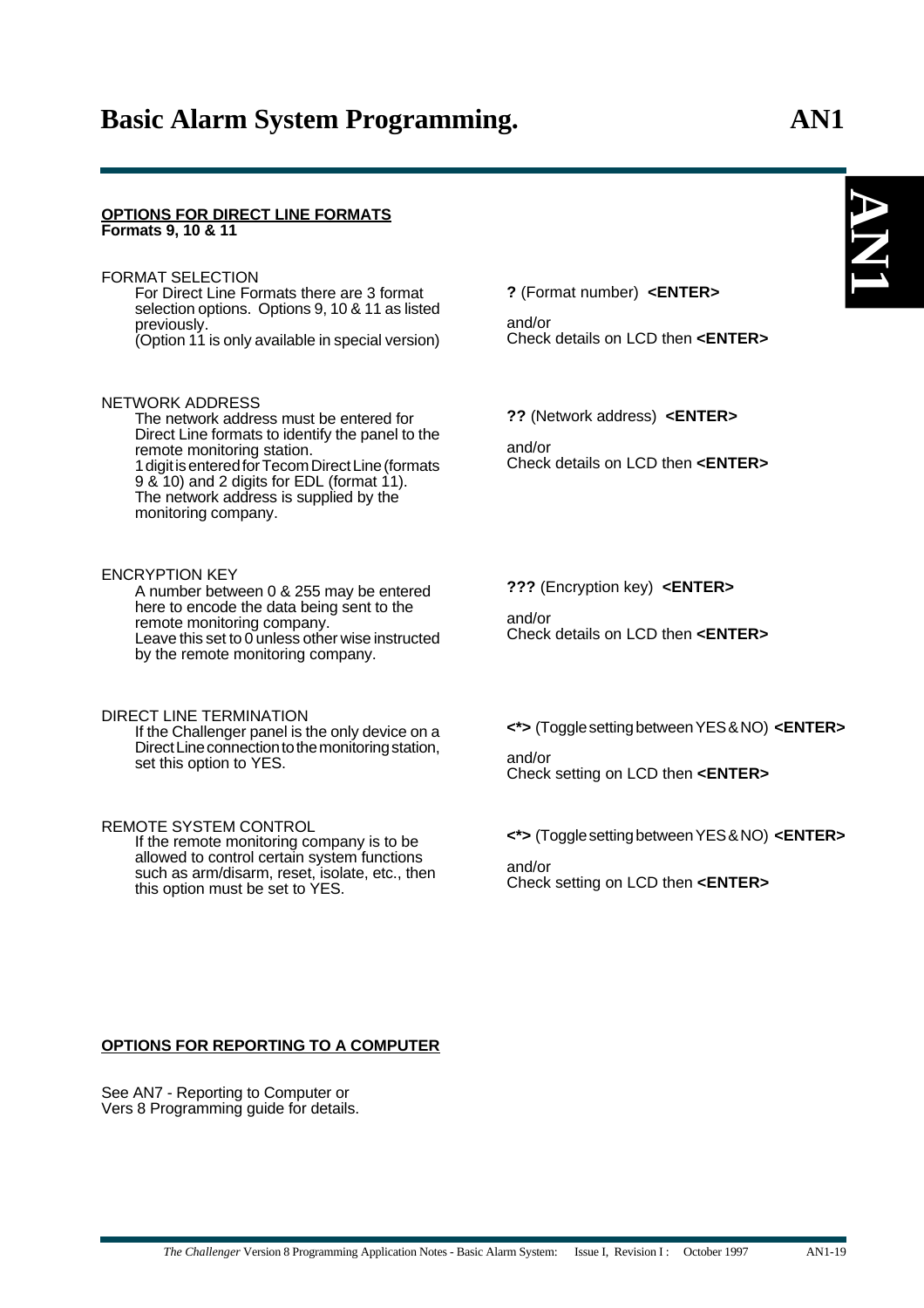| To enable Users to perform any alarm<br>13.<br>control and/or user functions using their PIN<br>code, program USERS.<br>The client will normally have the authority to program<br>users into their system.<br>This programming option may not need to be<br>performed by the Installer except to ensure that a<br>user is programmed into the system who has the<br>necessary authority to program the remaining users.<br>It is important that the client is provided with details<br>of the User's Alarm Groups to facilitate this.<br>Space is provided at the rear of the User Guide for<br>a summary of the User's Alarm Groups that the<br>client will use when adding and/or changing users<br>in their system. | USERS are programmed in the User Menu<br>Option 14.<br>From the User (Main) Menu select Option 14.<br>1 4 (Menu Option) <enter></enter>                                             |
|------------------------------------------------------------------------------------------------------------------------------------------------------------------------------------------------------------------------------------------------------------------------------------------------------------------------------------------------------------------------------------------------------------------------------------------------------------------------------------------------------------------------------------------------------------------------------------------------------------------------------------------------------------------------------------------------------------------------|-------------------------------------------------------------------------------------------------------------------------------------------------------------------------------------|
| Select the Option to CREATE a user                                                                                                                                                                                                                                                                                                                                                                                                                                                                                                                                                                                                                                                                                     | 3 (Create) <enter></enter>                                                                                                                                                          |
| Select a USER NUMBER to program.<br>Note: User number 50 is the Master Installer Code.<br>The PIN code for user 50 should be changed from<br>the factory default of 4346, but no other parameter<br>should be altered.                                                                                                                                                                                                                                                                                                                                                                                                                                                                                                 | ? (User Number) <enter></enter>                                                                                                                                                     |
| Assign an <b>ALARM GROUP</b> to the user to specify<br>the area/s and functions allowed.                                                                                                                                                                                                                                                                                                                                                                                                                                                                                                                                                                                                                               | ?? (Alarm Group number) <enter><br/>and/or<br/>Check details on LCD then <enter></enter></enter>                                                                                    |
| It is not necessary to assign a Door Group or a Floor<br>Group for a basic alarm system using PIN codes for<br>control.                                                                                                                                                                                                                                                                                                                                                                                                                                                                                                                                                                                                | <b><enter></enter></b><br>Bypass Door Group option.<br><enter><br/>Bypass Floor Group option.</enter>                                                                               |
| Program the USER NAME.<br>Note: Only possible for Users 1 to 200.                                                                                                                                                                                                                                                                                                                                                                                                                                                                                                                                                                                                                                                      | ? (Character) <enter><br/>For each character<br/>of the name.<br/>&lt;*&gt;<br/>Save &amp; check the name programmed.<br/>&lt;*&gt;<br/>Save &amp; move on to next display.</enter> |
| Program the User's PIN CODE.<br>Note: Only possible for Users 1 to 1000.                                                                                                                                                                                                                                                                                                                                                                                                                                                                                                                                                                                                                                               | ? ? ? ? (4 to 10 digit PIN Code) <enter><br/>and/or<br/>Check details on LCD then <enter></enter></enter>                                                                           |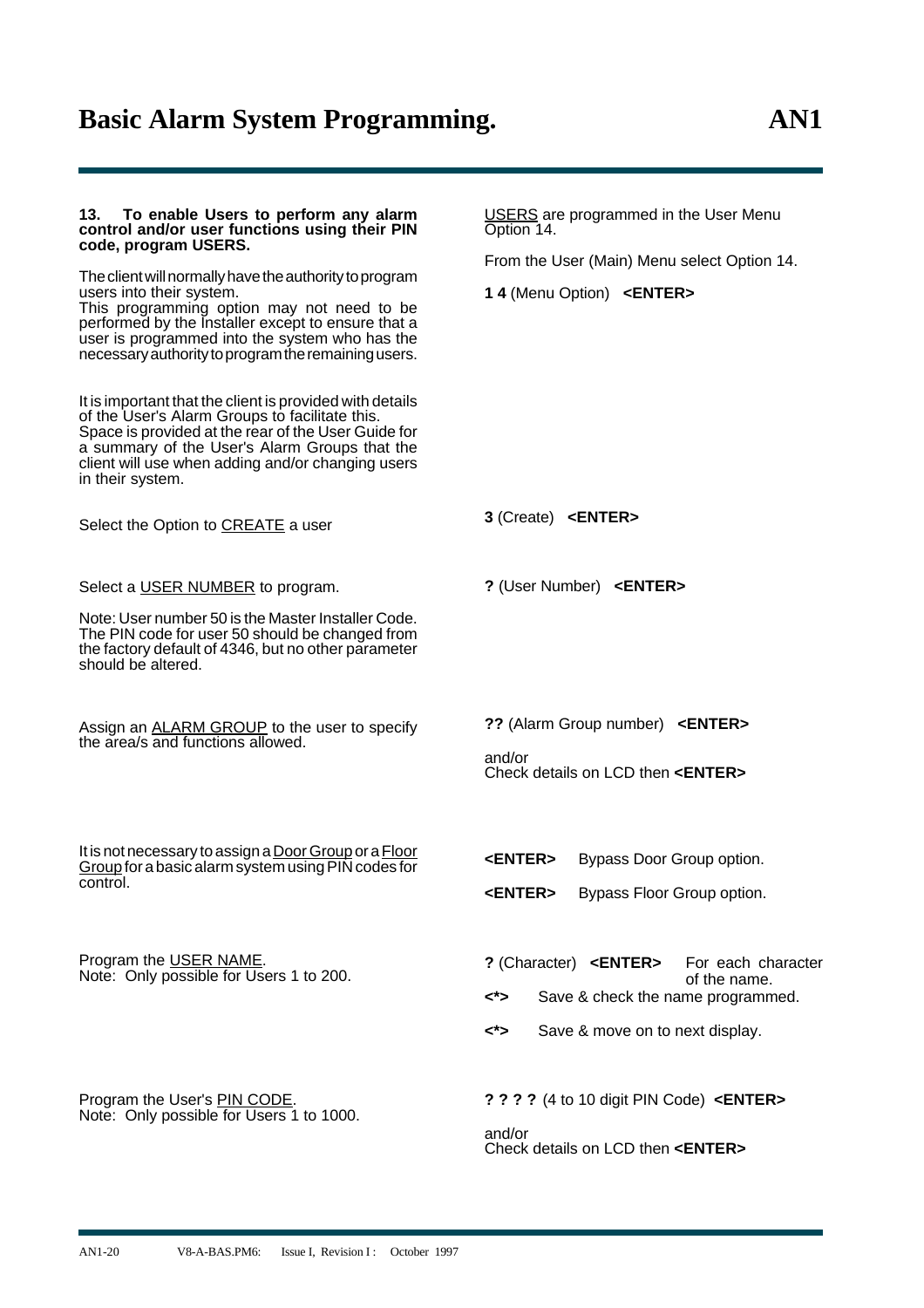### **AN 1 Reset the panel** to Factory Default Program the **System Options** Program any **Text Words** required Program any **Timezones** required Program the **Area Database/s** Program any **Alarm Groups** required Poll and program any **DGPs** in the system Program the **Inputs** Poll and program any extra **Arming Stations** in the system Program any **Timers** required Program the **Communication Options** Program **Users** Area/s must be assigned to Inputs Text Words can be added to the word library for naming Areas, Alarm Groups & Inputs Timezone/s may be programmed to specify the period when an Alarm Group is valid Alarm Groups are used to specify the area/s & functions allowed at an Arming Station and/or by a User. SUGGESTED PROGRAMMING SEQUENCE